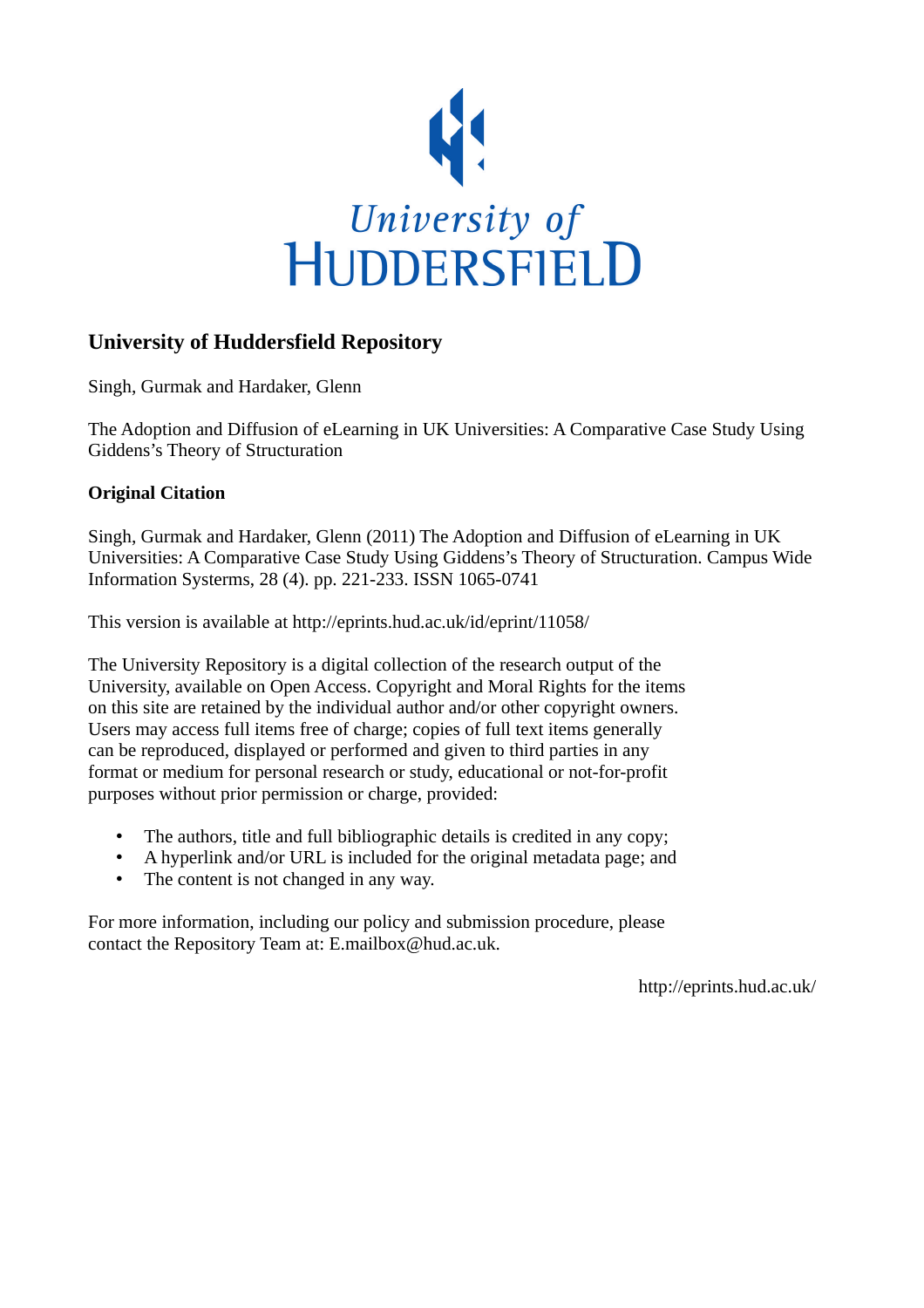# DIVERSITY & EDUCATION MANAGEMENT RESEARCH GROUP: **WORKING PAPER: 02/11**

The Adoption and Diffusion of eLearning in UK Universities: A Comparative Case Study Using Giddens's Theory of **Structuration** 

Dr Gurmak Singh University of Wolverhampton

Prof Glenn Hardaker University of Huddersfield

Diversity & Education Management Research Group The Business School University of Huddersfield Queensgate Huddersfield HD1 3DH United Kingdom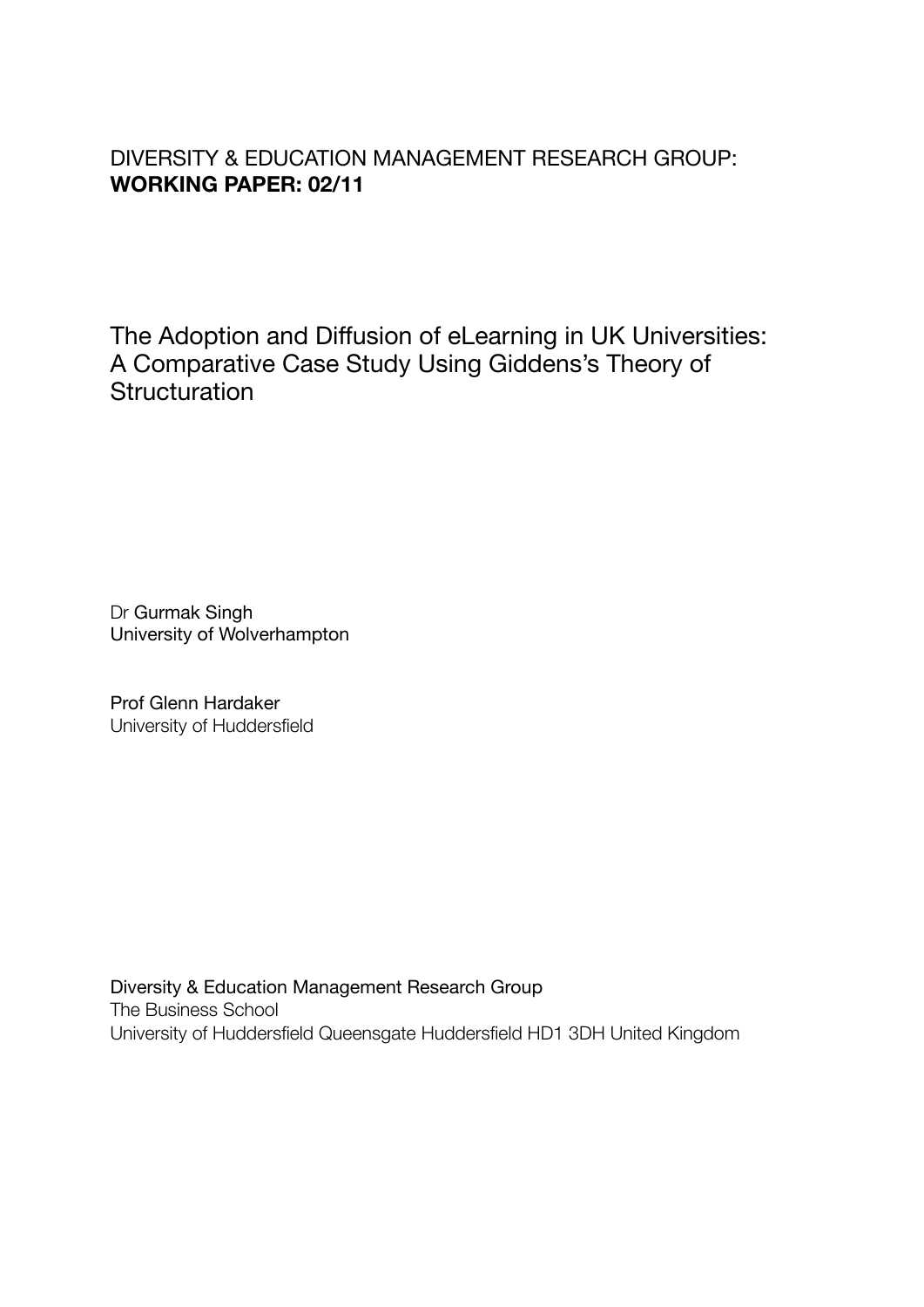## **The Adoption and Diffusion of eLearning in UK Universities: A Comparative Case Study Using Giddens's Theory of Structuration**

#### **Introduction**

In the past decade the introduction of eLearning technologies has been associated with innovation in higher education (HE) (Alexander, 2006; Conole et al, 2008), as it brings significant change and has potential to transform practice in many facets of university life (O'Neil, 2006). These learning technologies have been described as a 'disruptive' type of innovation as they can be a catalyst for transforming the strategic direction of HE (McLoughlin and Lee, 2008) that reach well beyond the traditional activities associated with the classroom pedagogies. However, the levels of adoption of eLearning vary significantly between universities in the United Kingdom (UK), ranging from simple online availability of course content to the extensive use of content management systems ([Ruiz et al, 2006](http://www.eurodl.org/index.php?p=archives&year=2008&halfyear=1&article=313)). This research is situated in the field of HE and innovation management and examines the adoption and diffusion of learning technologies through a series of case studies. Drawing on Giddens 'theory of structuration' and the work of Orilowski in the adaptation of this theoretical approach to technology, these exploratory case studies examine the interaction between human agency and structure.

For this research eLearning is conceptualised as innovation situated in the interplay between structure and individual and how this leads to adoption and diffusion. An innovation is an idea, practice, or object that is perceived as new by an individual (Rogers, 2003, p. 12). In this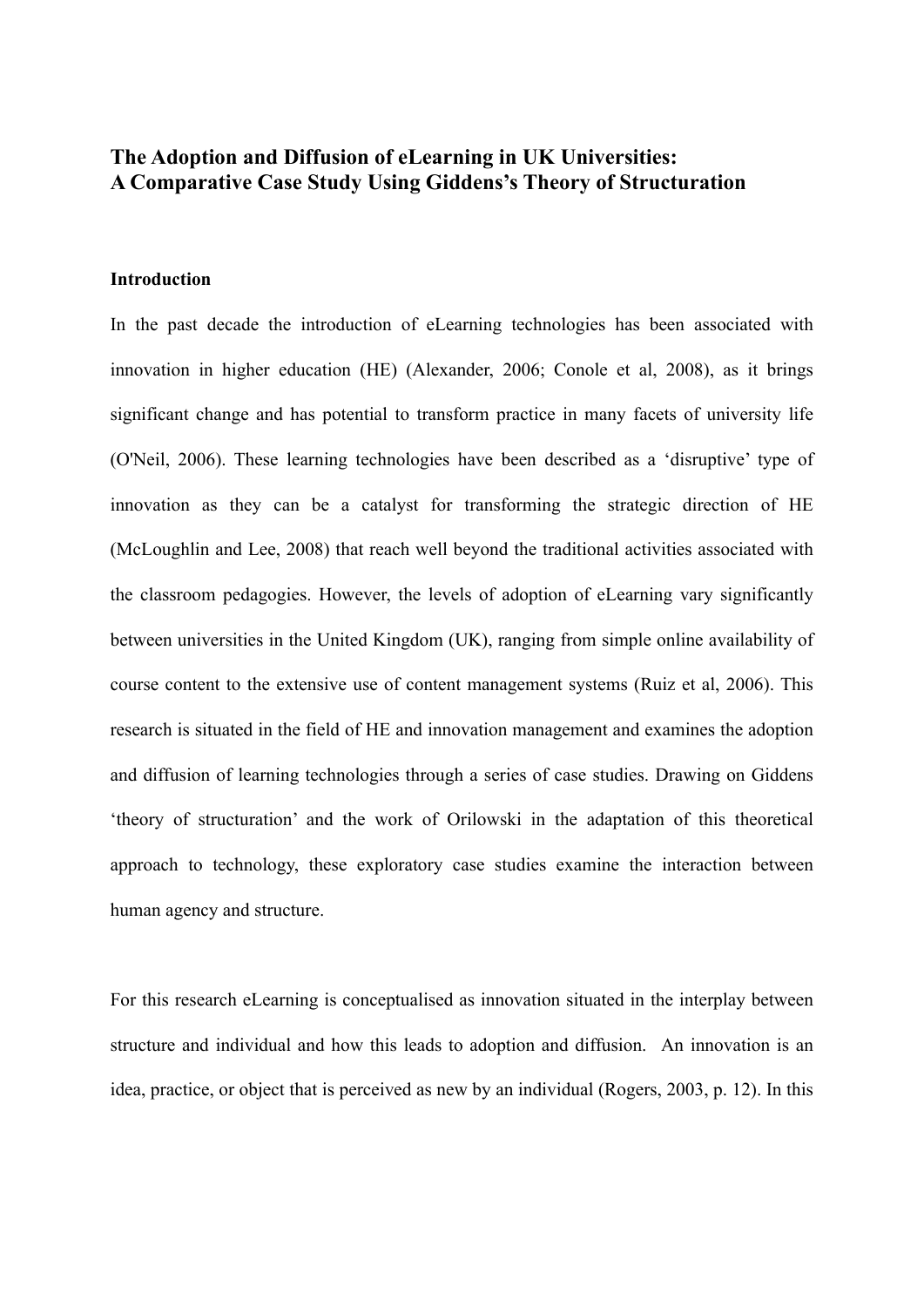study eLearning innovation means a new way of designing and developing educational courses dealing with both content and process design issues. Innovation is distinguished from invention the latter referring to the first occurrence of an idea for a new product or process, whereas innovation, for the purpose of this study, is the first attempt to put the idea into practice. (Fagerberg, 2004: 4). Elearning innovation, in the context of this study, occurs when academic staff use learning technologies to change their teaching and learning practices. We define eLearning innovation, for the purpose of this study, as occuring independent of whether it is successful or not. Adoption is a decision by an individual (academic staff) to make use of the innovation (eLearning). Diffusion refers to the type of communication of the innovation through social processes (Rogers, 2003). The communication of the innovation may be through mass media such as email, social media, RSS or through interpersonal communication including face-to-face communication between two or more individuals.

#### **Traditional Quantitative Based Studies**

Higher educational institutions have witnessed many cycles of technological innovation over the last two decades. Surry and Farquhar (1997) and West et al (2007) argue that introduction of eLearning technologies (hardware or software components) represents radical innovations in the form, organisation, sequence, and delivery of instruction. Whilst there is acceptance that eLearning needs to be diffused into the educational system and a greater understanding of the best way to introduce innovations is necessary (Morgan and Yurner, 2002; Marshall, 2004) .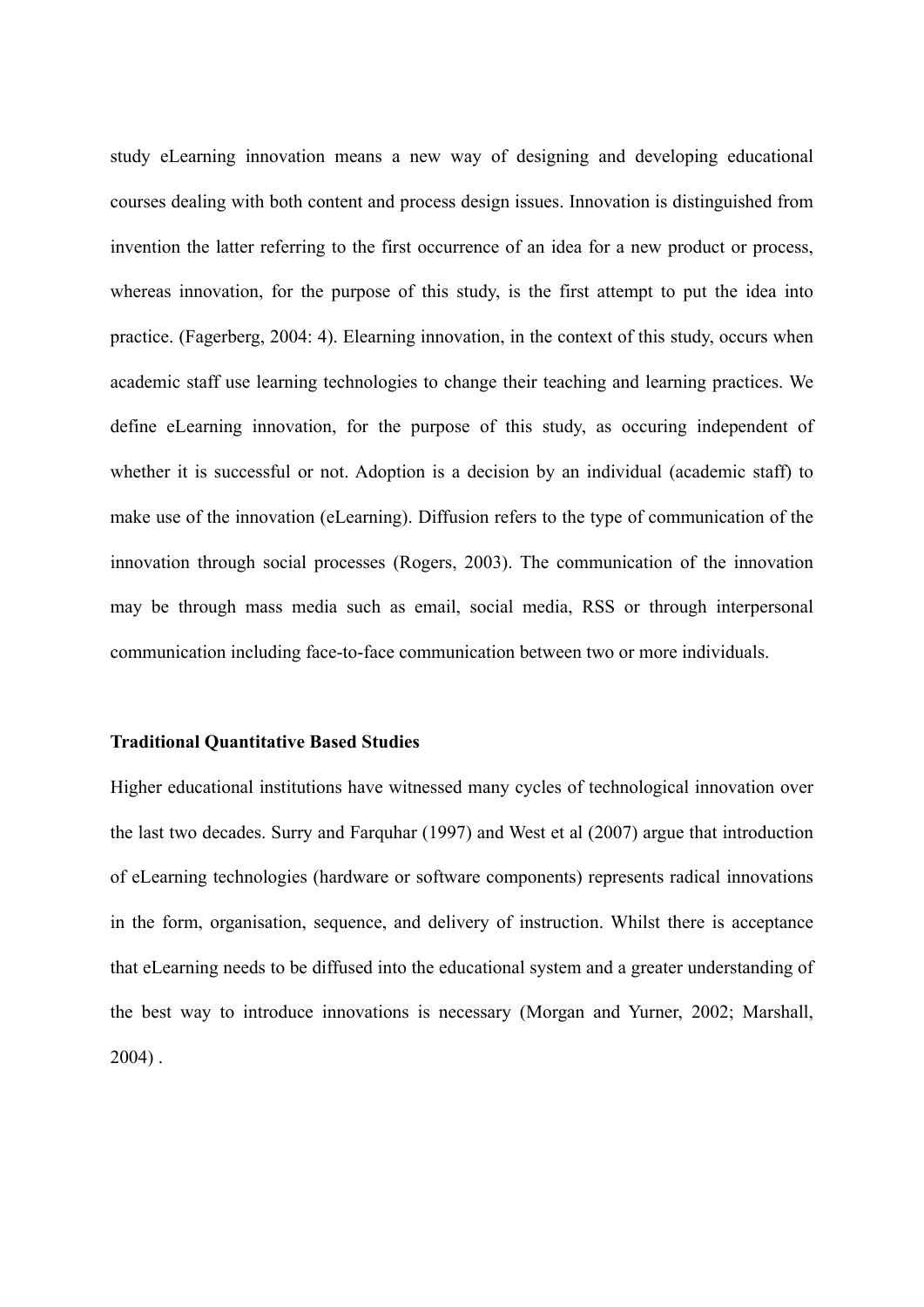Previous studies examining the adoption and diffusion of eLearning can be categorised as having a macro- or micro-level approach. Macro-level studies have been concerned with systemic change that transforms the entire institution through organisational and structural change (Yates, 2001). Typically such studies at a macro-level are to develop organisational theories in which technology is a major driver for change. The underlying premise is mainly represented by technological superiority as a precursor for the adoption of innovative products and practices. Macro-level based approaches, through the study of organisational factors; enhance diffusion by maximizing the efficiency and effectiveness of an innovation. Thus, macro-level studies have endeavored to identify the unique characteristics of organisations in the process of diffusion of learning technologies (Surry and Farquhar, 1997). Macro-level approaches tend to be limited in failing to appreciate that users do not necessarily adopt technologically superior products (Surry and Farquhar, 1997) and as a consequence research is limited in understandind the complex, ambiguous and networked nature of technologies in social systems (Yang, Yoo, Lyytinen and Ahn, 2003). At a micro-level Salmon (2005) notes that individuals, departments in universities, have their own desires, abilities, histories and preferred artefacts; in other words, they are closely situated. Thus, diffusion of innovation theories research is seen to be limited in exploring the complex, ambiguous and networked nature of technologies as well as their 'embeddedness' into social systems (Lyytinen and Damsgaard, 2001; Tuomi, 2002; Yang, Yoo, Lyytinen and Ahn, 2003).

Surry and Farquhar (1997) highlighted the challenges of the adoption of one approach against another. Adoption and diffusion research would benefit from a combining approach that takes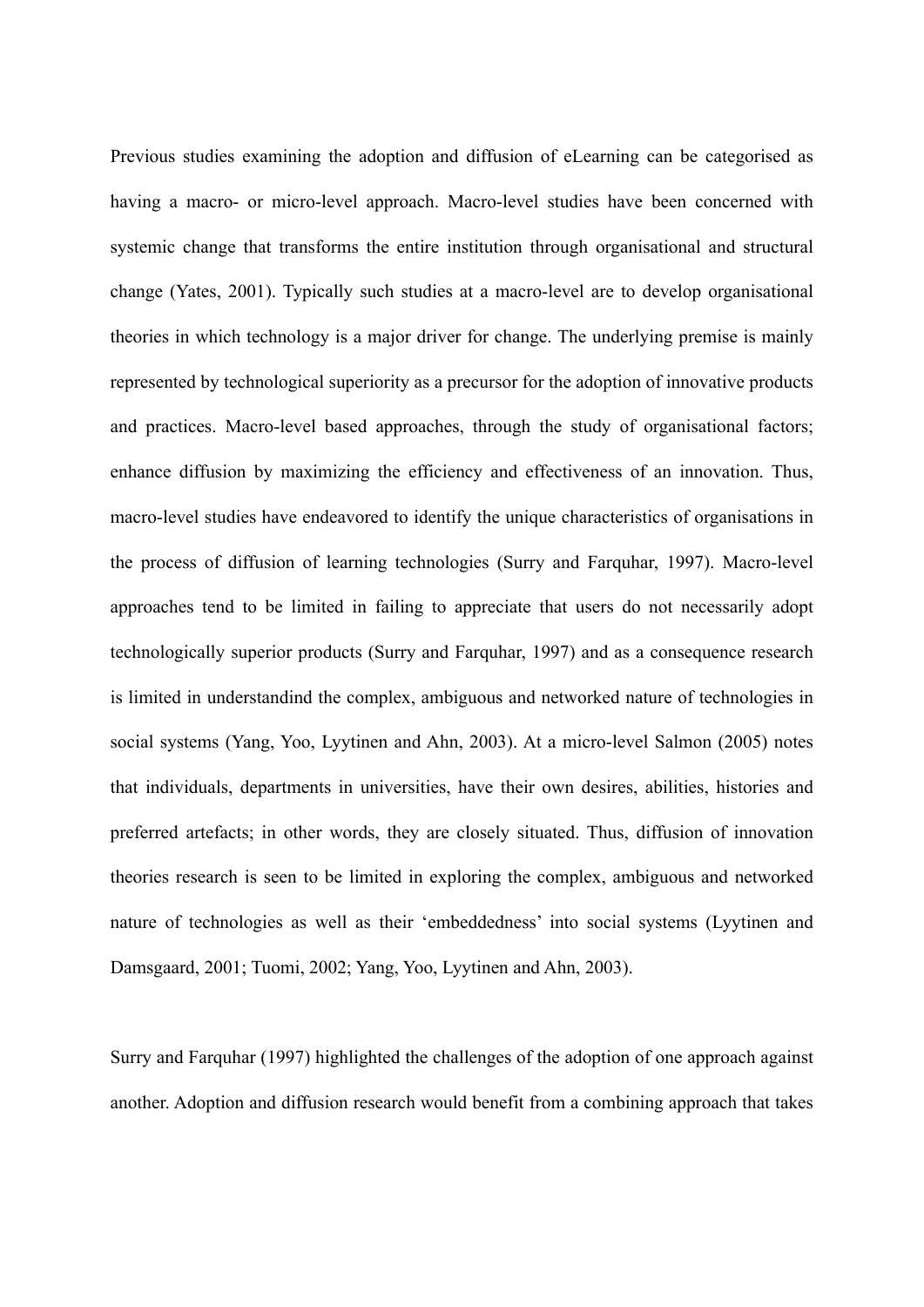into account both institutional and individual factors that lead to the adoption, or otherwise, of eLearning (Freitas and Oliver, 2005). This leads to the need for research intomacro- and micro-level perspectives and related theories to explain change (or stability) in terms of the interaction between individual actions and structural influences (Rogers, 2003). From a theoretical perspective, authors such as Birch and Burnett (2009) and Eynon (2005) have noted the shift in innovation research from solely macro and micro-level perspectives towards a more interactive view which emphasizes the interactions and interconnections between individual actions and structural influences.

However eLearning research shows that whilst there is substantive theoretical studies that deals with structural influences and individual action on adoption and diffusion their is a need for an explanatory framework that takes into account both micro and macro perspectives. Giddens's theory of structuration, and drawingon the work of Orilowski, provides an integrate approach to the two perspectives and provides a framework to analyse interactions between structure and agency. These perspectives enable the integration of both macro and micro levels of analysis by recognising the equal contributions of both structural processes and human agential powers (Parker, 2000).

#### **Structuration Theory as a Framework for Understanding Adoption & Diffusion**

In order to examine and understand the role of the individual (agency) and institution mechanisms (structure) that influence adoption and diffusion of eLearning Giddens theory of structuration adapted for technology by Orilowski (2000) was considered to offer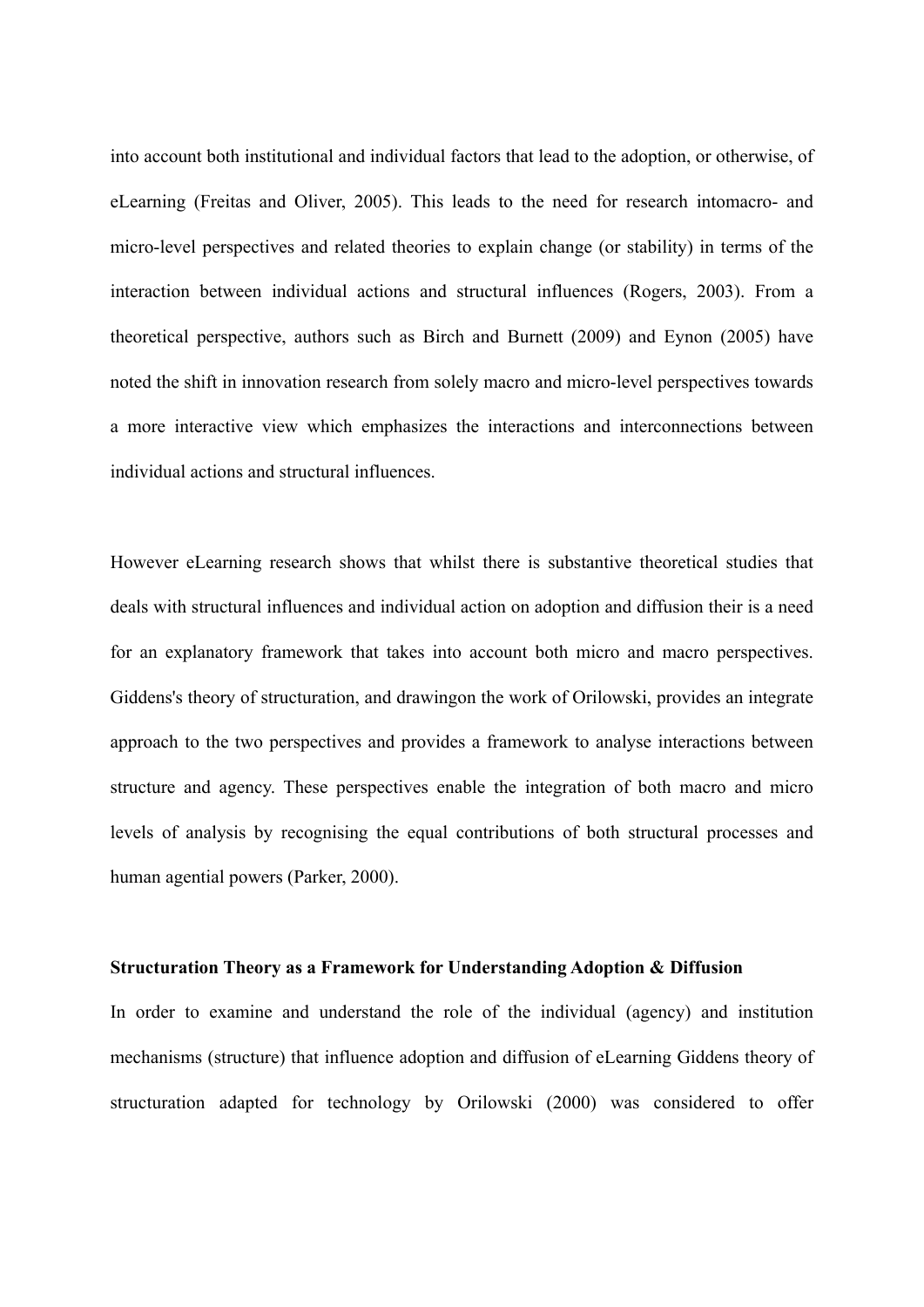considerable analytic advantages. The main aim of structuration theory, according to Giddens, is to reconcile two the long-standing divisions between two differing perspective held by social theorists. On the one hand, he argues, structuralists and functionalists (macro-level studies) have provided explanations of social behaviour in terms of structural forces that limits individual's capability to do things in their own way and on the other hand studies focusing on the individual as the salient factor (hermeneutics, phenomenology) explain the social life by have generally ignored the influence of external entities. Giddens's structuration theory asserts that both perspectives are interlinked, in that, social life is not simply a 'micro' level activity and conversely it cannot be studied by purely 'macro'-level approaches. Giddens refers to this balancing of agency and structure as the duality of structure. Technology does not feature explicitly in Giddens structuration paradigm, however, structuration theory has been employed to study technology-induced organisational change. In order to fulfil the research objectives, Oriliowski's structurational model of technology utilise that as three components; (i) human agents, (ii) technology-material artifacts that mediate work tasks of the individuals; and (iii) institutional properties of organizations (such as structural arrangements, business strategies, culture, control mechanisms, division of labor, expertise, communication patterns). In Giddens's 'duality of structure' social structure and human interaction are broken down into three columns (Figure 1). Each structure and interaction are then associated with each other recursively via the linking modalities (interpretive scheme, facility, and norm). Giddens identifies three dimensions of structure; signification, domination and legitimation that are interlinked with corresponding dimension of agency; communication, power and sanctions.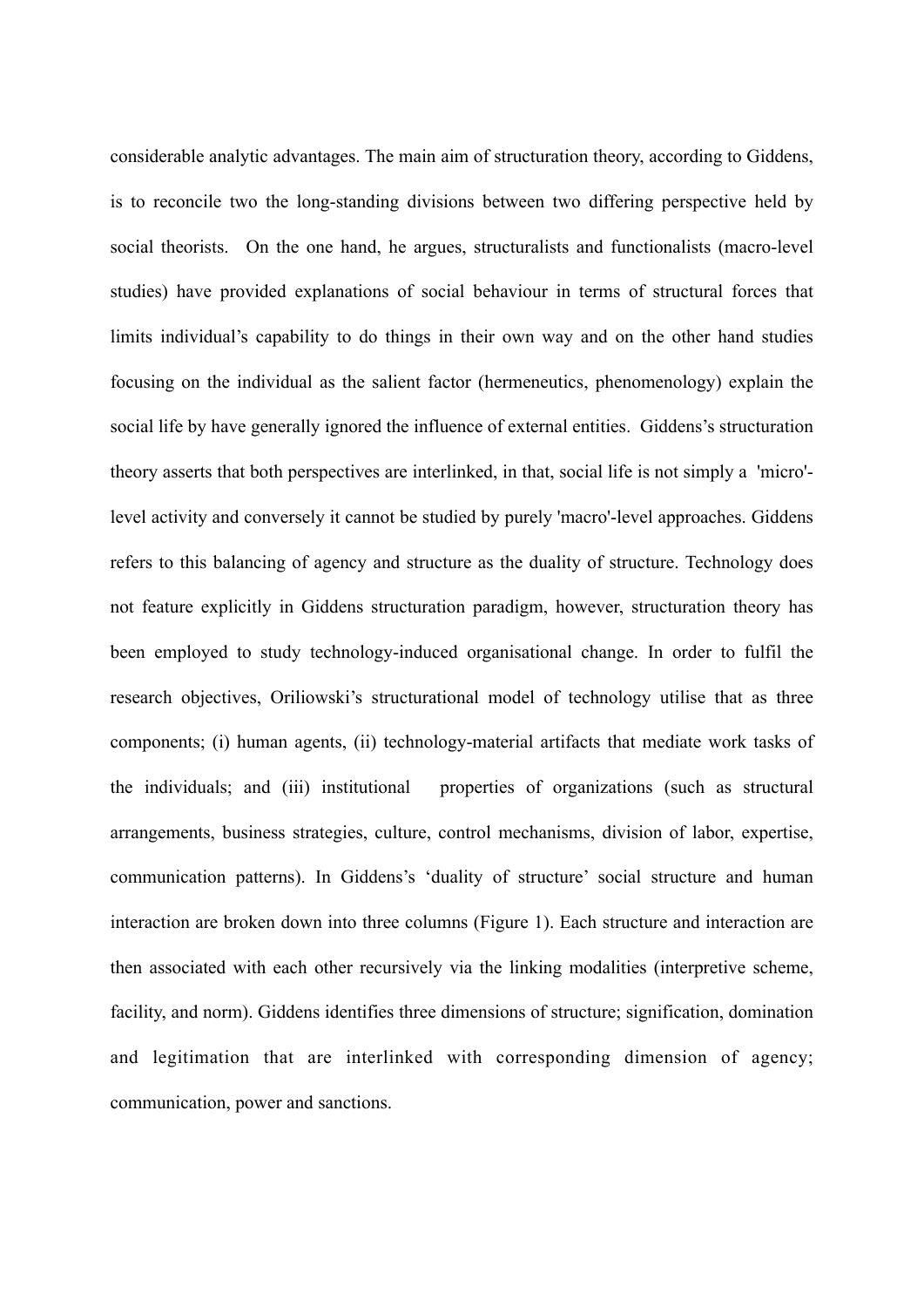Signification refers to how individuals produce meanings of the structure through communication and language. Agents draw on interpretative schemes to make sense of actors own actions and actions of others. The structure of domination relates to the use of power through the modality of facility. Facility refers to allocative resources (control over objects or materials) and authoritative resources (command over individuals). In the context of eLearning, institutional management are able to exercise power through allocation of resources (for example, providing administrative and technical support, allocating time to develop eLearning courses, (allocative resources) or through issuing policy requirements, procedures, and guidelines that actors are expected to adhere to (authoritative resources). The justification of action focuses on the individuals ability to maintain 'understanding' of their activities so they could provide reasons for their conduct" if necessary (Giddens, 1984, p. 7). Individual actions are guided by application of normative sanctions, expressed through the cultural norms prevailing in an organisation. These norms impose social obligations to act in certain ways under particular conditions through cultural norms and values.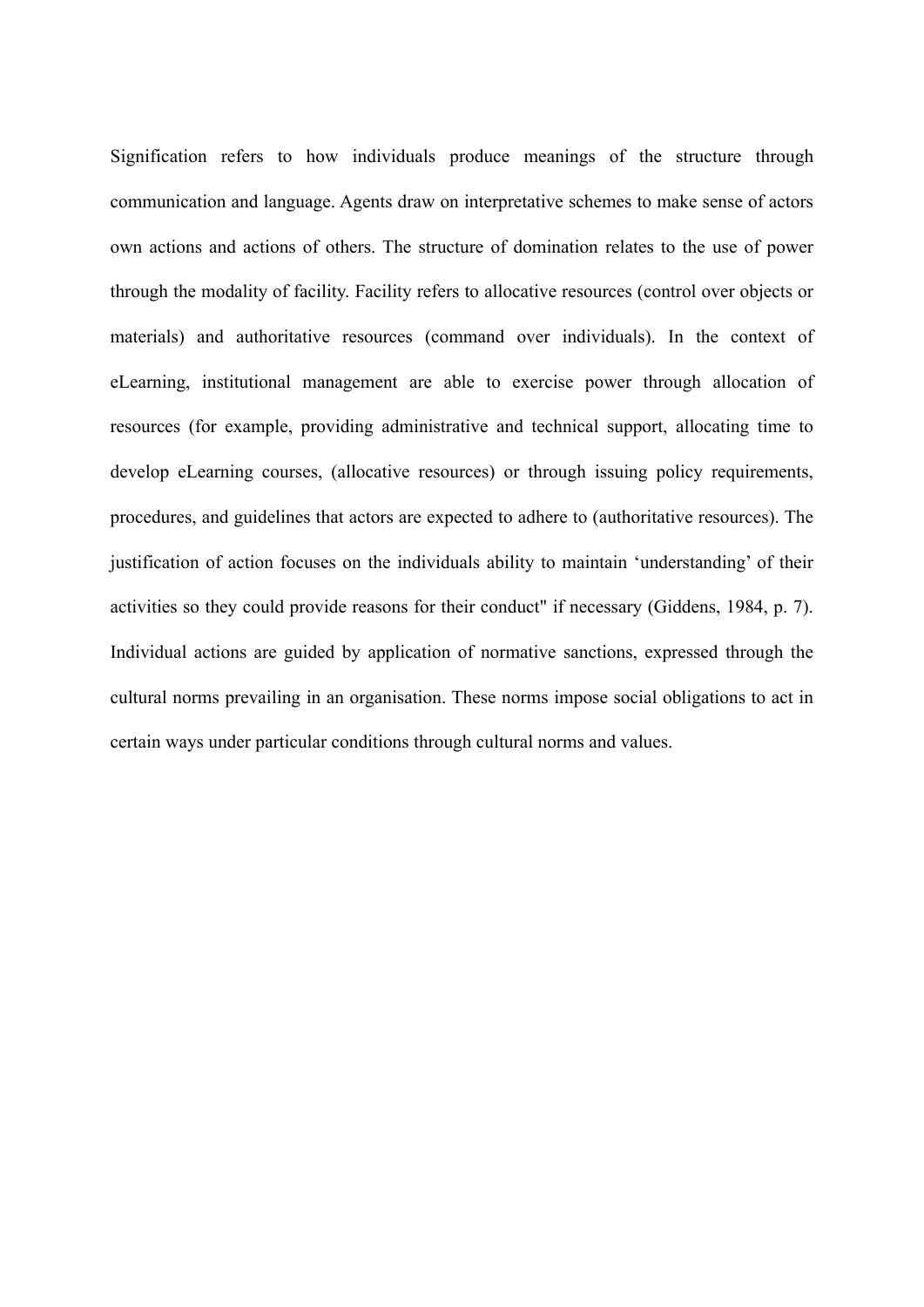

Figure 1: Duality of Structure (Giddens, 1984, p.29)

For example acceptance of eLearning by lecturers at a subject discipline (Eynon, 2005) can determine how eLearning is likely to be adopted. Individuals and small groups, such as departments in universities, have their own desires, abilities, histories and preferred artefacts; in other words, they are closely situated (Salmon, 2005). Thus cultural differences between institutions, departments and subject groups have implications for diffusion and adoption of eLearning (Gibbs and Gosper 2006). Adoption and diffusion research illustrates how we need to be cognizant of the different cultural perspectives and loyalties that exist at different levels of the university organization.

In summary this study utilises these principles of structuration theory to reconstruct the concept of eLearning and to present a model for investigating the relationship between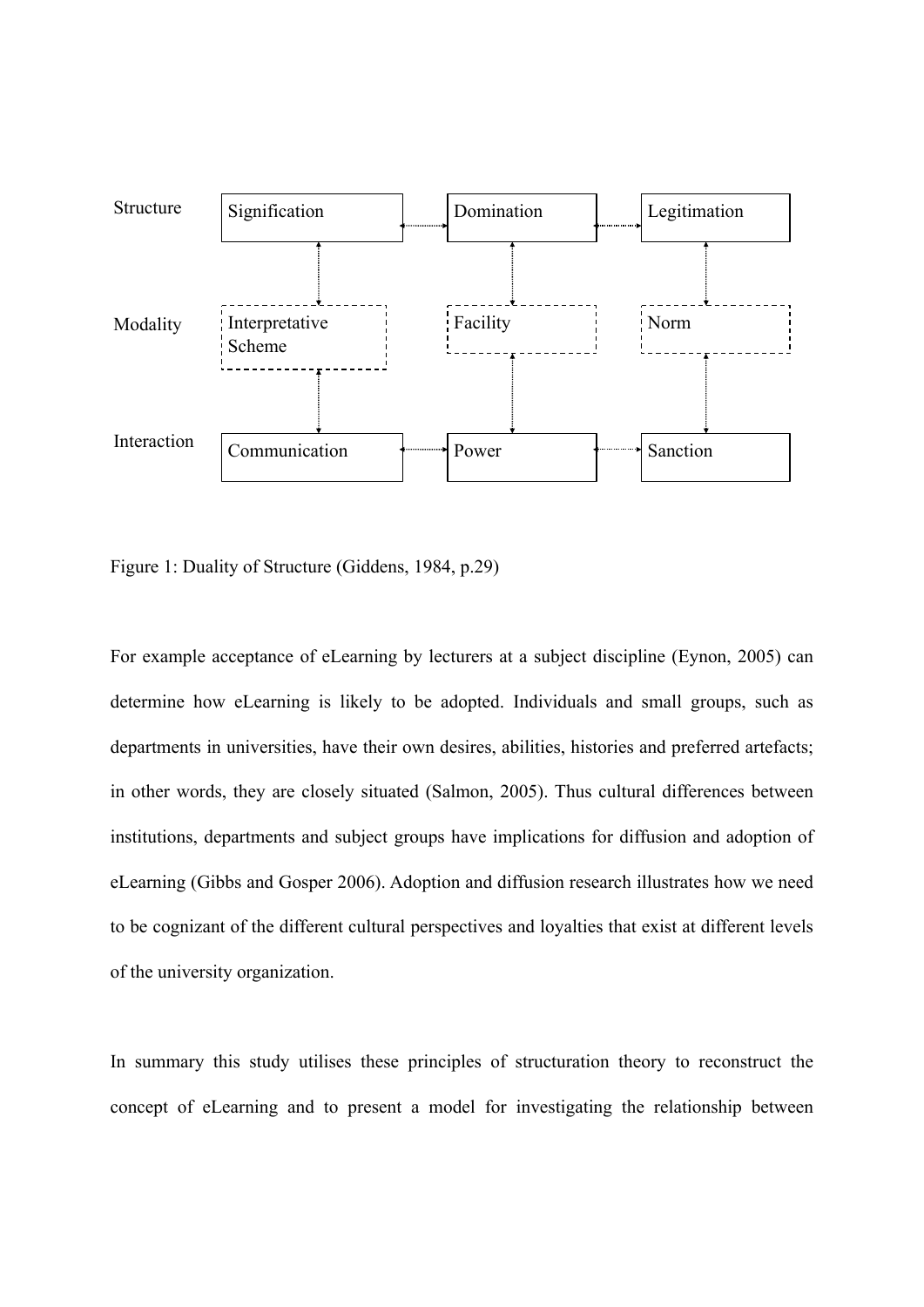technology and organisations that integrates institutional and individual factors. Furthermore, this study aims to broaden the structurational perspective to adoption and diffusion of eLearning by understanding of the recursive interaction between individuals and structure.

#### **Methodological Procedures**

#### *Research Design*

A qualitative exploratory case approach has been adopted to address the research question. Thirty-six semi-structured interviews were conducted in 2009-2010 at five universities in the United Kingdom. The case studies projects were examined that allowed for different contexts of eLearning adoption and diffusion to be examined. Within each case study a number of respondents were interviewed. Case 1 approached eLearning by adopting a 'top-down' approach. The top management of the institution developed the eLearning strategy and issued directives that all lecturers and course teams had to adhere to. Case 2 had adopted a 'devolved' eLearning strategy. This approached was designed to provide an overview of the corporate strategy in terms of eLearning and also allow flexibility for individuals and subject groups to develop their own technology-based courses. Individuals and course teams had the full autonomy in the design of their course and were supported by local management. Cases 3 and 4 were team-based projects with a 'bottom-up' approach. These projects were driven by the course teams who took the full autonomy of the course design. The project investigated in Case 3 was funded by external income. Case 5 was project driven by the eLearning research unit and funded by external revenue. The research unit had designed a specific training and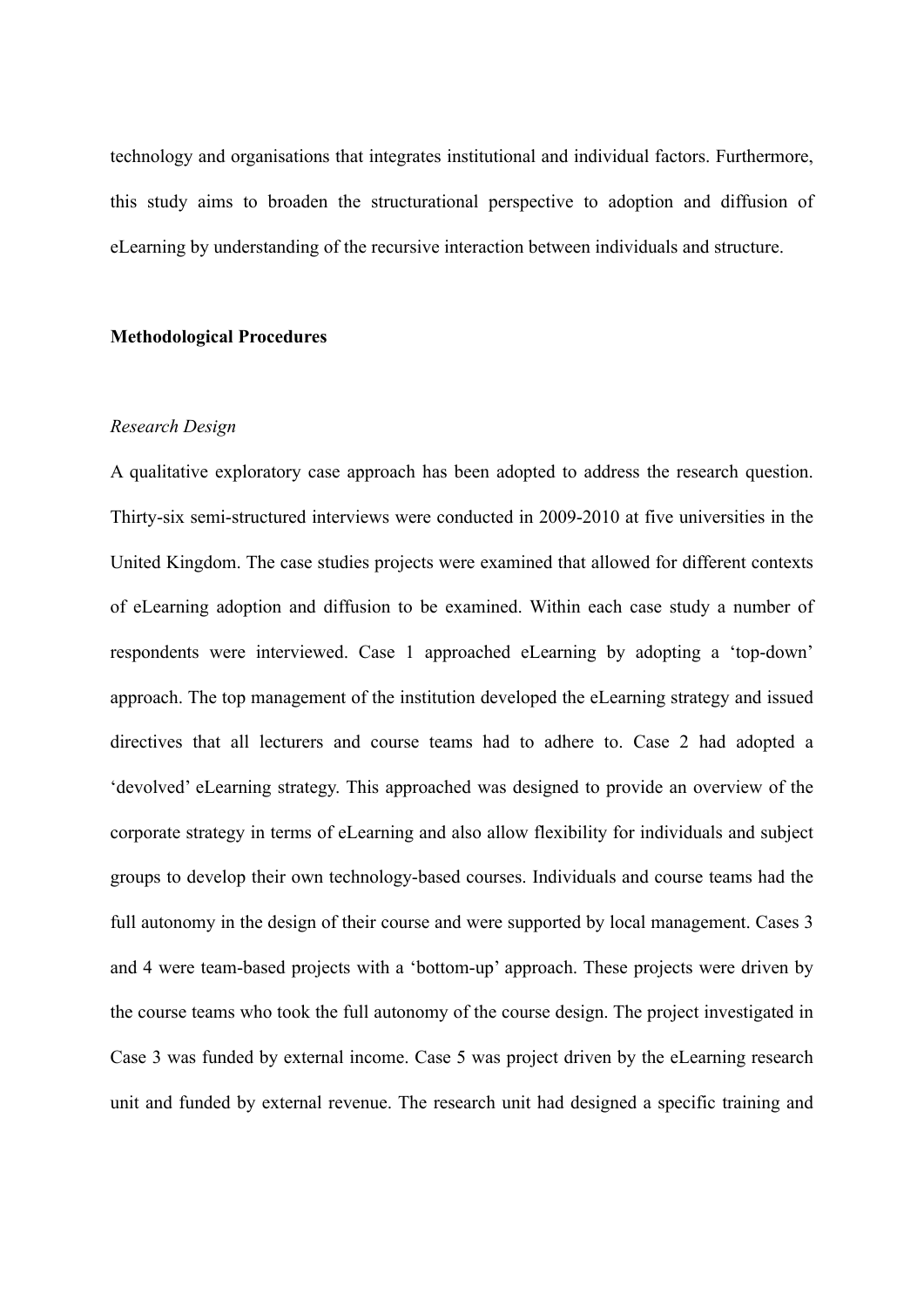support method which was used to help teams to develop eLearning courses. In Case 5 the strategy was to encourage bottom-up approaches to the adoption of eLearning.

Drawing on the structuration theory to conceptualize the diffusion of eLearning composed of three modalities. The micro-analysis focused on examining how participants drew on, and mobilized their context in adopting (or otherwise) eLearning. Using Giddens structuration theory three components framed the data collection. This phase of the interview focused on how structural, cultural, and agential elements influenced each other in the development of this process. Thus the interview questions sought shifts in meanings, social structure, and their associations with specific participant actions. The macro-analysis was conducted using two guiding questions: (i) What were the causal mechanisms for diffusion of eLearning within the organization; and (ii) How did contextual influences and conditions shape the diffusion of eLearning? The diffusion mechanism were drawn from the literature and contextualised to structuration theory.

#### *Data Analysis*

Given the type of data chosen and the realism paradigm qualitative data analysis method (Miles and Huberman, 1994) was perceived to be the most appropriate method. Thematic analysis formed the basis for analysing the qualitative data from the interview transcripts. Thematic analysis can be viewed as a 'contextualist' method underpinned by critical realism theory (Willig, 1999; Widdicombe and Wooffitt, 1995). Realism perceives individuals being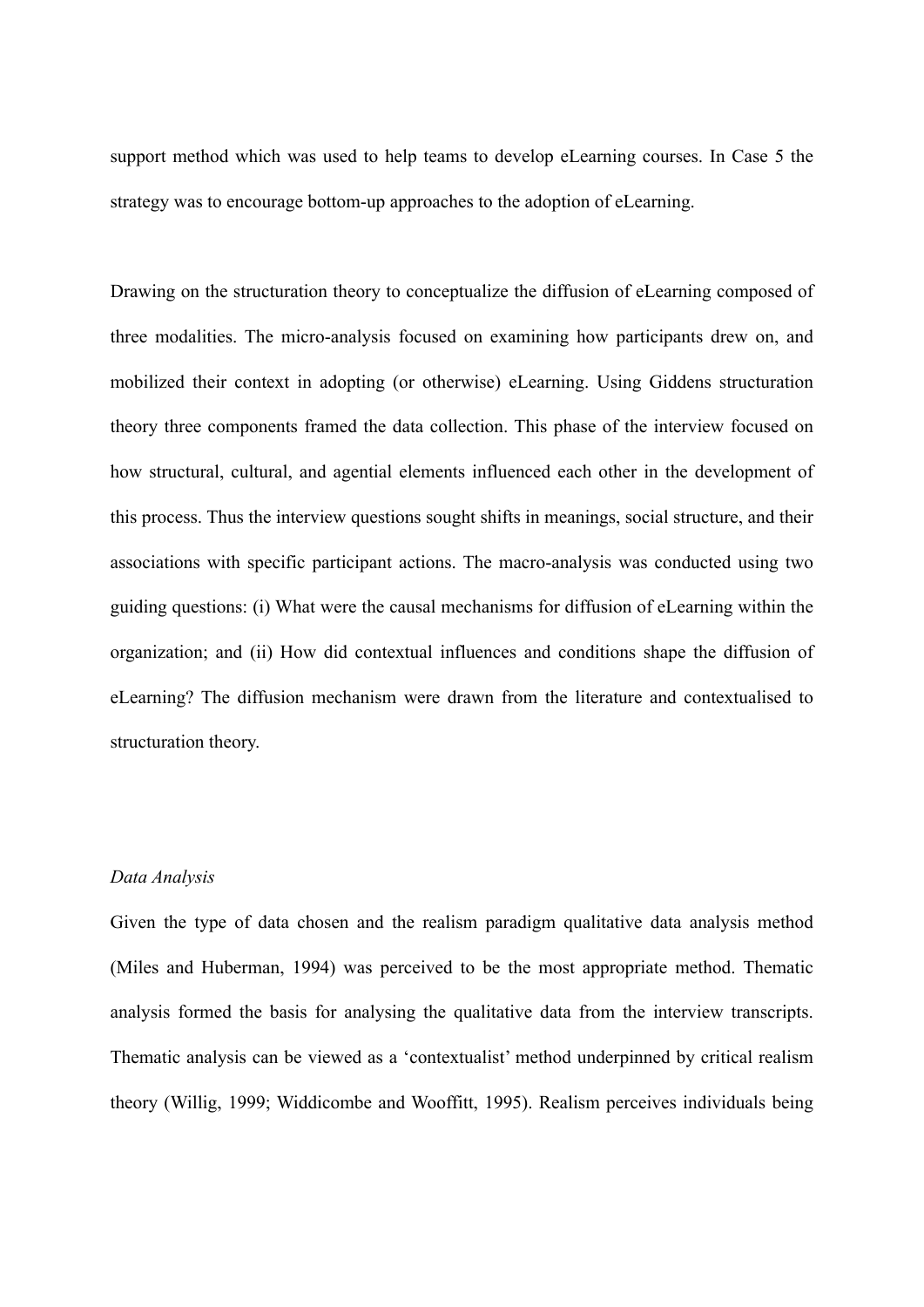able to interpret and understand their experience within a broader social context both in reflects and unpicking the surface of reality' (Braun and Clarke, 2006). This supports Giddens Theory of Structuration (adopted for this study) in acknowledging actors as knowledgeable and reflexive who continuously monitor the environment in which they operate (p. 5) and this awareness of the social context influences individuals to intervene in the world, or refrain from any intervention (p. 282).

Thematic analysis allows searching for certain themes or patterns across an (entire) data set, rather than within a data item, such as an individual interview or interviews from one person (e.g., Murray, 2003; Riessman, 1993). This is an important requirement for this study as it aims to identify and explain phenomena (adoption and diffusion of eLearning) from a number of perspectives. As the aim of the study is to explore and explain the causal links between phenomena through understanding of the underlying structures and mechanisms

The analytic methods adopted were used to construct propositions (Hartley, 1994) by two levels of analysis of the data of individual cases and comparison of cases (Yin (1989). Analysis at individual level allowed unique themes of each case to emerge (Eisenhardt, 1989) and analysis across multiple cases of comparison of themes, abstracting from the peculiarities of individual cases and generalising them to a broader theory (Voss et al., 2002).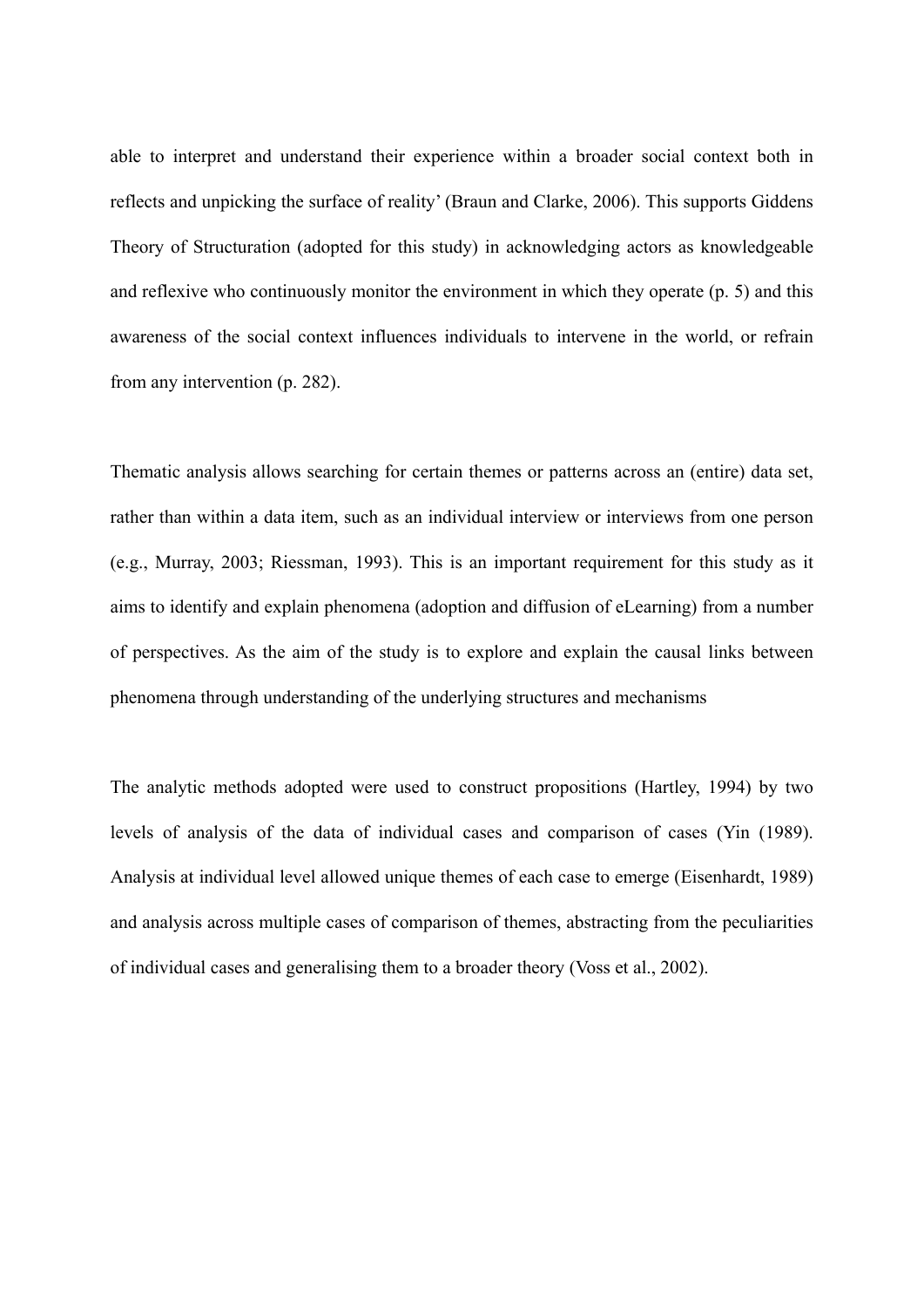#### **Case Study: The Adoption and Diffusion of eLearning in UK Universities**

#### *Communication & Significance*

In the interpretative schemes, communication is the general element of interaction and agents routinely incorporate features of this interaction to construct meanings (Giddens, 1984, p.29). The findings from this case study suggest there are two levels of communication that are significant. First, the influence of top-down communication through eLearning strategy has been proposed as an important factor in the diffusion of eLearning (Lisewski 2004; Stiles and York, 2006). Second, the influence of local communities and 'near peers' can have an important bearing on the decisions of adoption of eLearning (Eynon, 2005; Katz and Shapiro 1986).

Whilst, there appeared to be little influence on the adoption of eLearning from eLearning strategy, the interpretative schemes of academic staff appeared to be influenced by collaboration with other members of staff who had successfully developed eLearning courses (Cases 2 and 3). The following comments from the academic staff epitomized the relevance of the eLearning strategies in the Case institutions:

*"I am far too busy to look through it in detail. I would have flicked through it see if there was anything that would cause me a problem." (Case 1). "I have to confess that I don't know actually what the University's eLearning strategy is. Precisely I know it is part of the teaching and learning strategy I can't say I've read the e learning strategy." (Case 3)*

The sharing of ideas and practice with fellow colleagues who had successfully adopted the learning technologies was one of the key enablers in motivating other staff to develop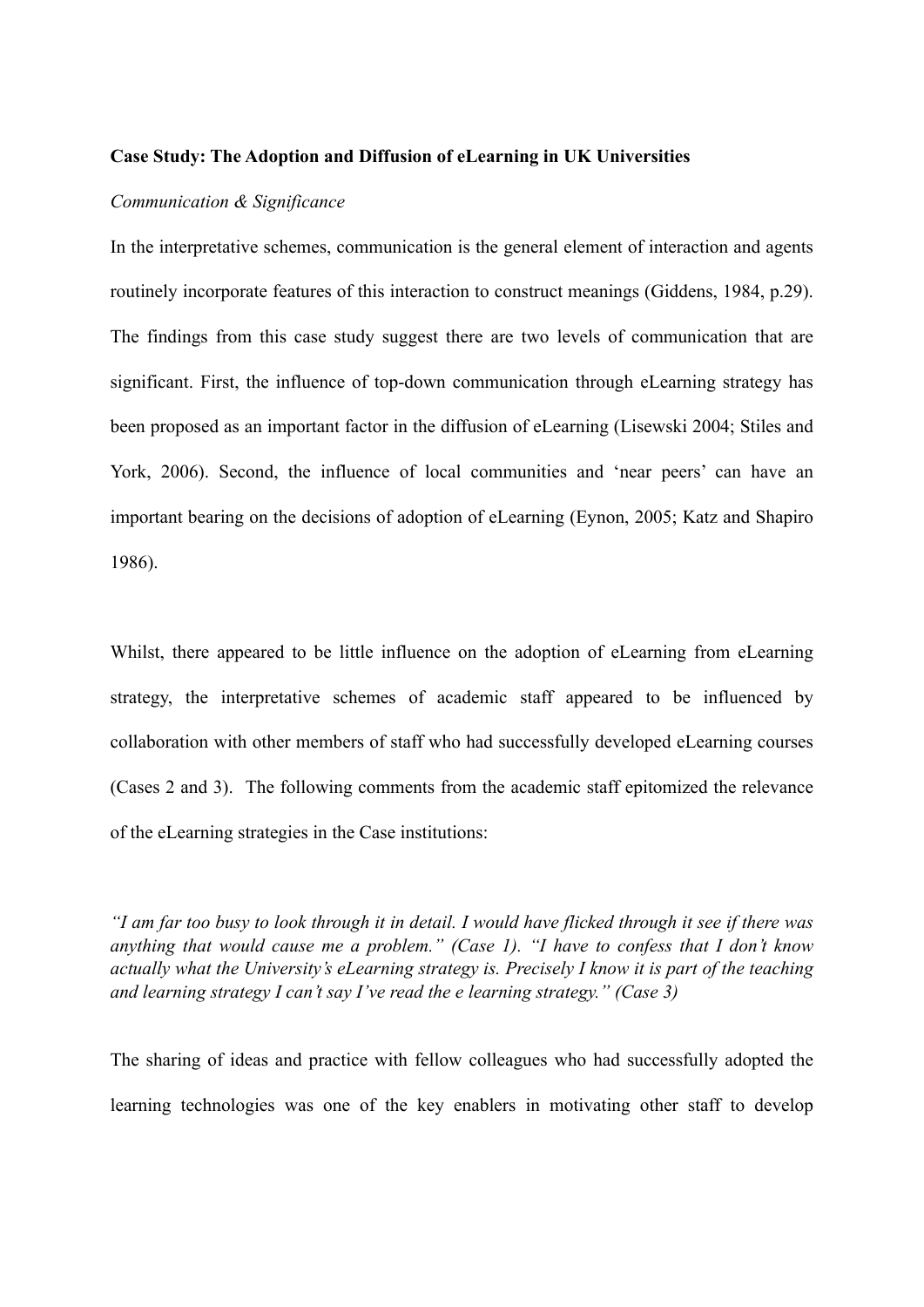eLearning courses. In Case 1, potential adopters of eLearning drew on the experiences of other academic colleagues' experiences.

*"…there is a sort of viral nature to it that having a staff member in your course team or in your department who is making effective use of e-learning you are more likely to consider it yourself and then perhaps build upon the experience they have already."* (Case 3)

This 'sense-making' through collaboration has been highlighted in the eLearning literature (Mason, 2003; Freitas and Oliver, 2005). Rogers (2003) states that the rate of innovation adoption is dependent on the social systems where engagement of interrelated units, such as individuals, informal groups, organizations, or complex subsystems solving a mutual problem for a communal goal can have significant influence on decisions to adopt or reject an innovation. For Giddens, actions are guided by application of normative sanctions, expressed through the cultural norms prevailing in an organisation (Orlikowski 1991). The adoption of eLearning by other academics impose social obligations and individual to act in certain way (i.e. adopt eLearning).

The analysis shows that academic staff draw on their accumulations of knowledge, most typically in the form of pre-existing cognitive frames, shaped by their interactions with students and their subject knowledge. Psychological and pragmatic motivations of the lecturers included; desire to learn about new innovations, enhancing student learning experience, efficiency in delivery of teaching and learning material, and meeting changing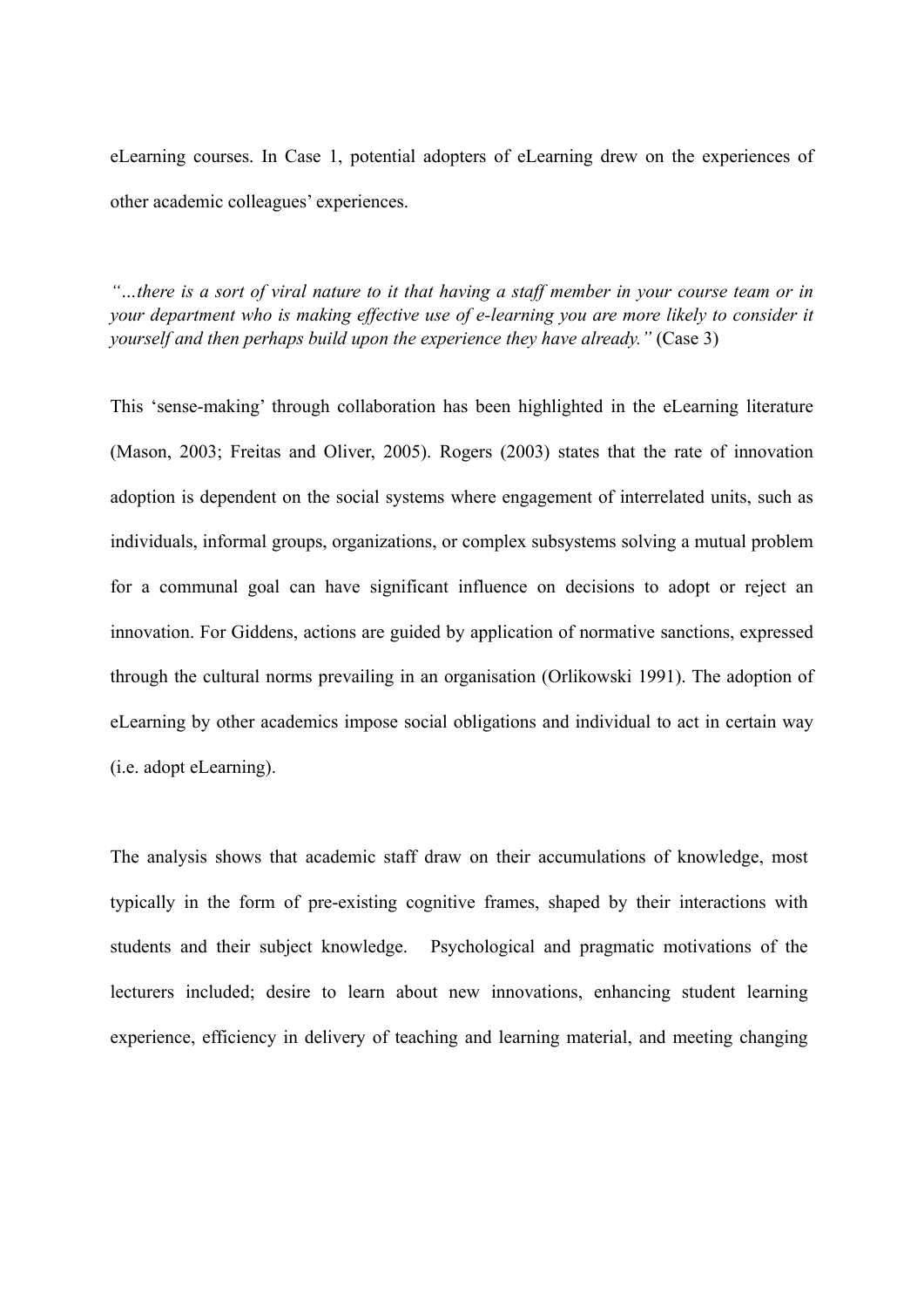student expectations. In Case 1 and 2, academic staff decided to adopt eLearning for personal and pragmatic reasons.

*"… using technology mainly for extending programmes that have failed to recruit on the traditional face to face programmes, using technology they offered programmes to diverse international market"*

Majority of the lecturing staff suggested that decreasing number of students on traditionalcampus based courses was, to some extent, influencing their decision to develop eLearning courses. Giddens proposes that the force underlying individual motivation is psychological anxiety. Anxiety in this sense refers to the knowledge that declining student numbers on traditional campus-based courses may result in the institution considering redeployment or even redundancies. This anxiety then acts as a motivator to mitigate the need that causes anxiety. This anxiety enforces respondents to consider alternatives such as developing eLearning courses. Others believed developing eLearning courses supports professional development. However, the most common reason cited by the academics for adopting eLearning was enhancing learning experience,

*"I am firm believer that the students attending will get more from their course if you manage all hours of their contact through the use technology" (Case 2).* 

As most of the academic staff were early adopters of eLearning, they were motivated by their interest in technology. Their approach was to develop the teaching and learning material using the technology themselves with very little input from central IT support units.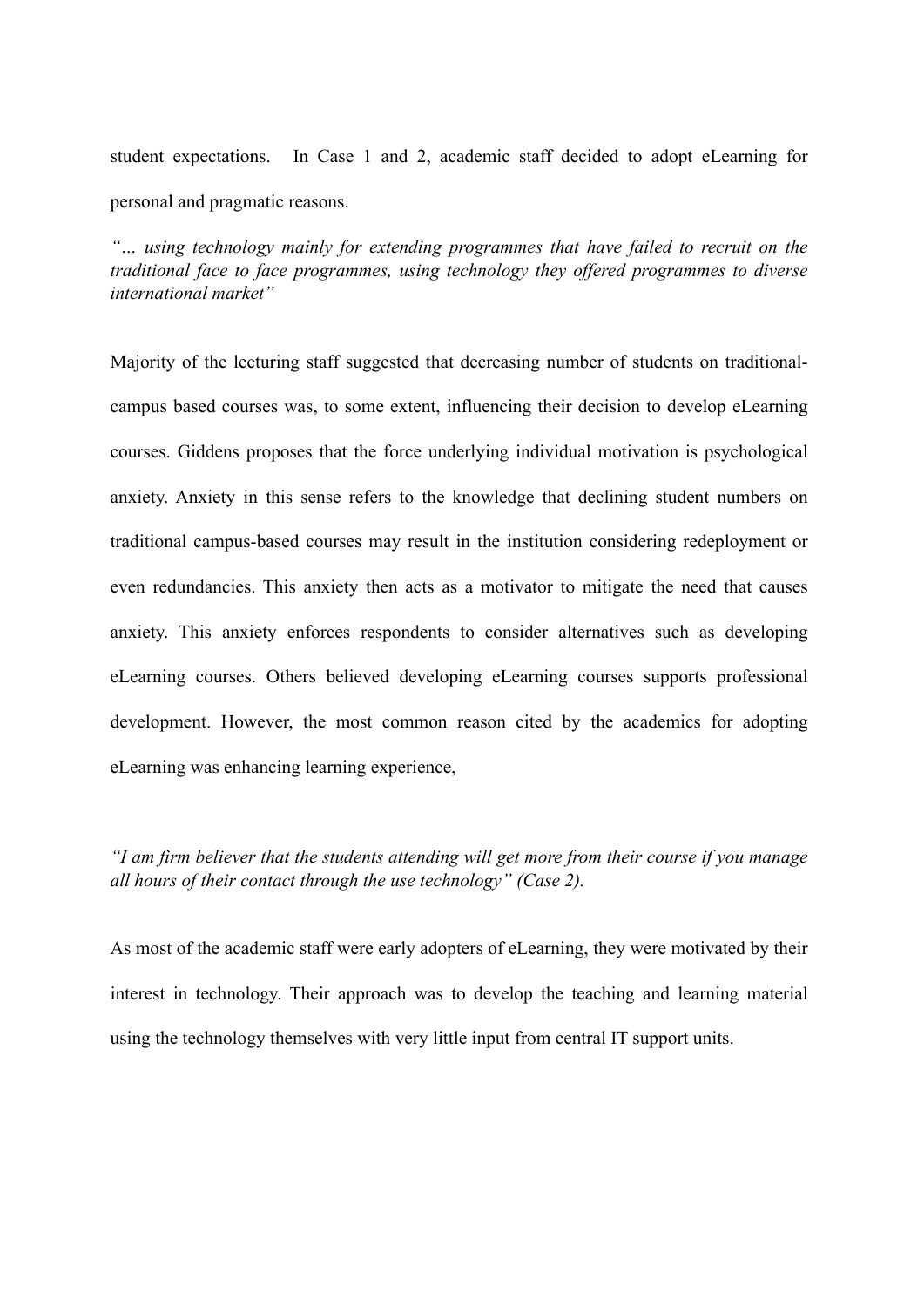In Case 3, the project team comprised academic staff who developed the teaching and learning material and once completed forwarded this the learning technologies who produced the technology aspects of the course. The lecturers were more concerned with the teaching aspects of the eLearning project. Thus they were content with leaving all the technology aspects of the project to the learning technologists. For the lecturers in Case 3, the technology only came into existence through their creative action in the development of teaching and learning material. On its own, technology had no existence. In Case 4, the course team, comprising academic and learning technologists, all worked together to develop the course. In Case 5, the learning technologists worked closely with the course teams in attempts to build 'technical capabilities' within the lecturers.

However, all the respondents in Case 2 developed eLearning courses in isolation. Lecturers claimed to have very little interaction with near peers, local management or senior management. Many of the academics in Case 1 and 2 who had decided to develop eLearning courses worked with little or no interaction with their colleagues or central or management systems, "…the majority of stuff is driven by me for instance if I find a problem…So I tend to do it myself and that tends to match up with the way I learn as well." The academic staff were reluctant to discuss their eLearning courses with other colleagues. All academics confirmed that they had no discussions with the senior management regarding the institutional eLearning project. The findings from this case study contradicted much of the earlier research on social systems as being one of the determinants of the levels of adoption. The respondents were impervious to their social environments, claiming there was no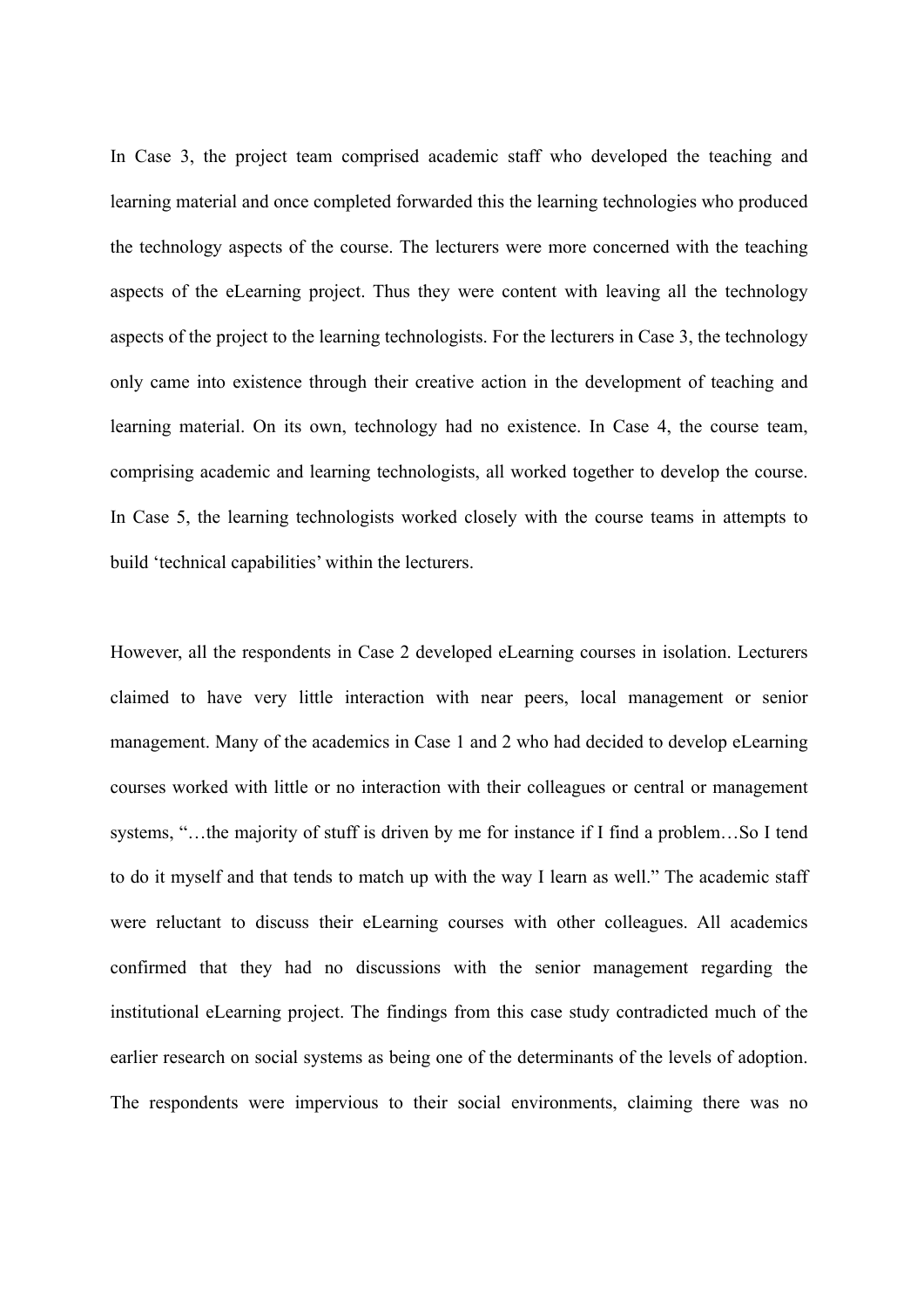motivational influence from their colleagues. However, this did not appear to influence their decision to develop the eLearning course.

#### *Power and Domination*

All institutions operate rules and structures that enable and constrain individual's actions. The structure is not 'external' to individuals but instantiated in social practice. The concept of power in Giddens's (1984) duality of structure is closely linked with two types of resources. Allocative resources refer to the "transformative capacity generating command over objects, goods or material phenomena" and authoritative, which involve "transformative capacity generating commands over persons or actors" (p. 258). These resources focus on components of power that individuals use to affect others (Rose, 1998).

In all the five case institutions the eLearning strategy was developed and controlled by senior management. The consultation during the development of the strategy was mainly with the senior management of the institution. Almost all of the lecturing staff in all the five case institutions claimed that they were not consulted during the development of the eLearning strategy. Furthermore, there were no mechanisms in place to disseminate the eLearning strategy to the academic teaching staff, thus, most of the academic staff were unaware of the eLearning strategy. In terms of Giddens concept of signification (how individuals produce meanings of the structure through communication and language), academic teaching staff were impervious about the relevance of the strategy to the work in adopting eLearning and suggested that the eLearning strategy had little or no relevance to their work. Number of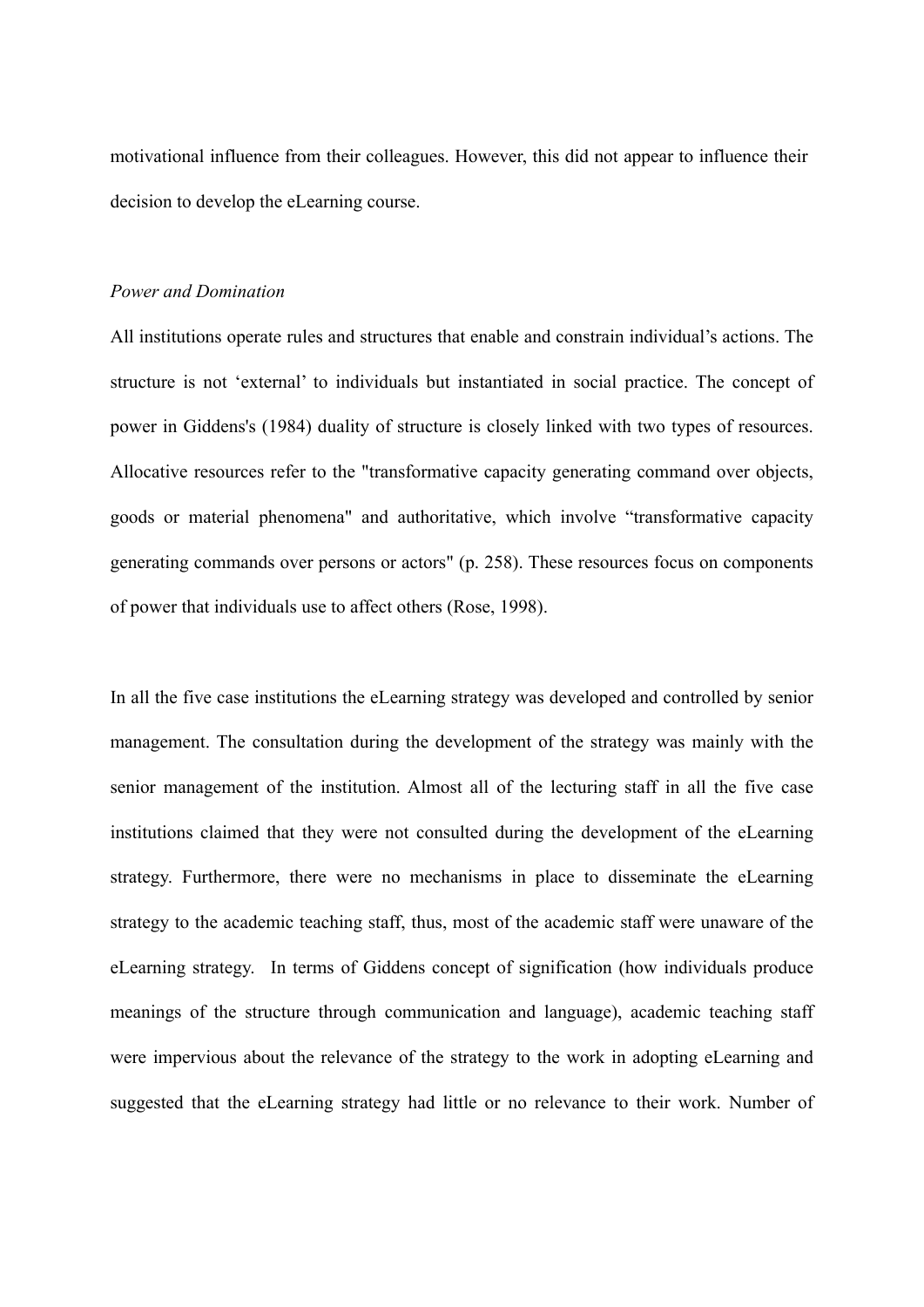reasons were cited as to why eLearning strategy was not appropriate for them, including length of the document, not relevant to academic work, unaware of the strategy and perception that eLearning was strategy only important at senior management level. At the structure level, domination is also significant as 'Top down' approaches to introduction of eLearning can signify shift in locus of control from academic teaching staff to designers and developers 'with little or no experience of, or interest in, underlying educational goals' (Gibbs and Gosper 2006). Study by Eynon (2005) concluded academics felt they should have a greater role in shaping institutional strategies in this area; and a prescriptive "top down" strategy was thought to have a potentially damaging effect on the future adoption of ICTs for teaching and learning. Such sentiments of have been echoed by others, for example, Clegg et al. (2003, p. 47) concluded that a crucial issue for academics in HE is 'who has control over curricula and teaching methodology'.

In all the five institutions the support and training for eLearning was centralised. However, there were e differences in how this mobilised. In Cases 1 and 2 the training and support was situated in centralised learning technology support units and the lecturers were expected to request this support. In both of these institutions there was an overwhelming view from the lecturers that the support was either inadequate or inappropriate rarely used. There was a consistency in the comments made by the academic staff.

*"…staff development is training session that the management have decided that everyone has to attend and staff development is old style because it does not always have the effects you want." (Case 1)*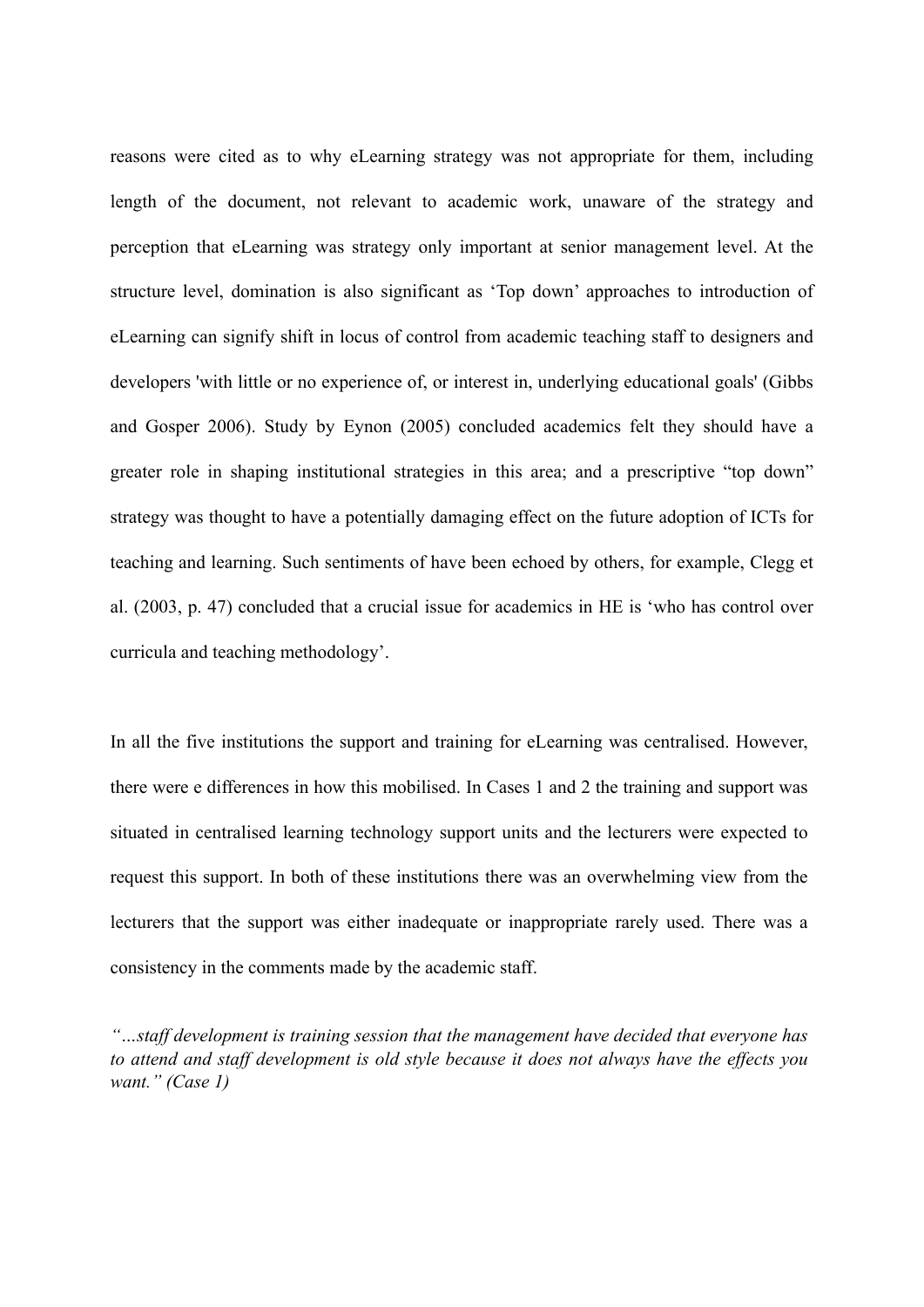In Cases 4 and 5 the Learning and technology support units were part of the course teams. Whilst this caused initial conflicts during the early course team meetings, overall, the lecturers agreed that there was much better working relationship with the support units and this led more positive approach to adoption of eLearning.

Lecturers in all the five case institutions claimed, whilst they had very little interaction with the top management, the support and motivations from middle management was critical. The relationship between the lecturers and their local management was an important enabler of eLearning project. The respondents acknowledged the management support through allocation of resources and in terms of motivation support by regular interaction. Management commitment and support is perceived to be an important factor that can hinder or enable the adoption eLearning (Marshall, 2004; Benson and Palaskas, 2006). Hanson's (2003, p. 119) work examined the diffusion of e-learning in Australian universities, concluded that pivotal to any successful diffusion of eLearning technologies is the importance of management support. Hanson further adds the significant factor as being the 'winning of hearts and minds of lecturers', by encouraging lecturers to adapt their teaching methods to incorporate eLearning. Case studies have also shown that the 'middle level' management have not always been supportive of eLearning approaches (Eynon, 2005; Frietas and Oliver, 2005; Gibbs and Gosper, 2006). However, in this case study, the analysis of the interviews showed the middle management support was an important component leading to the adoption of eLearning.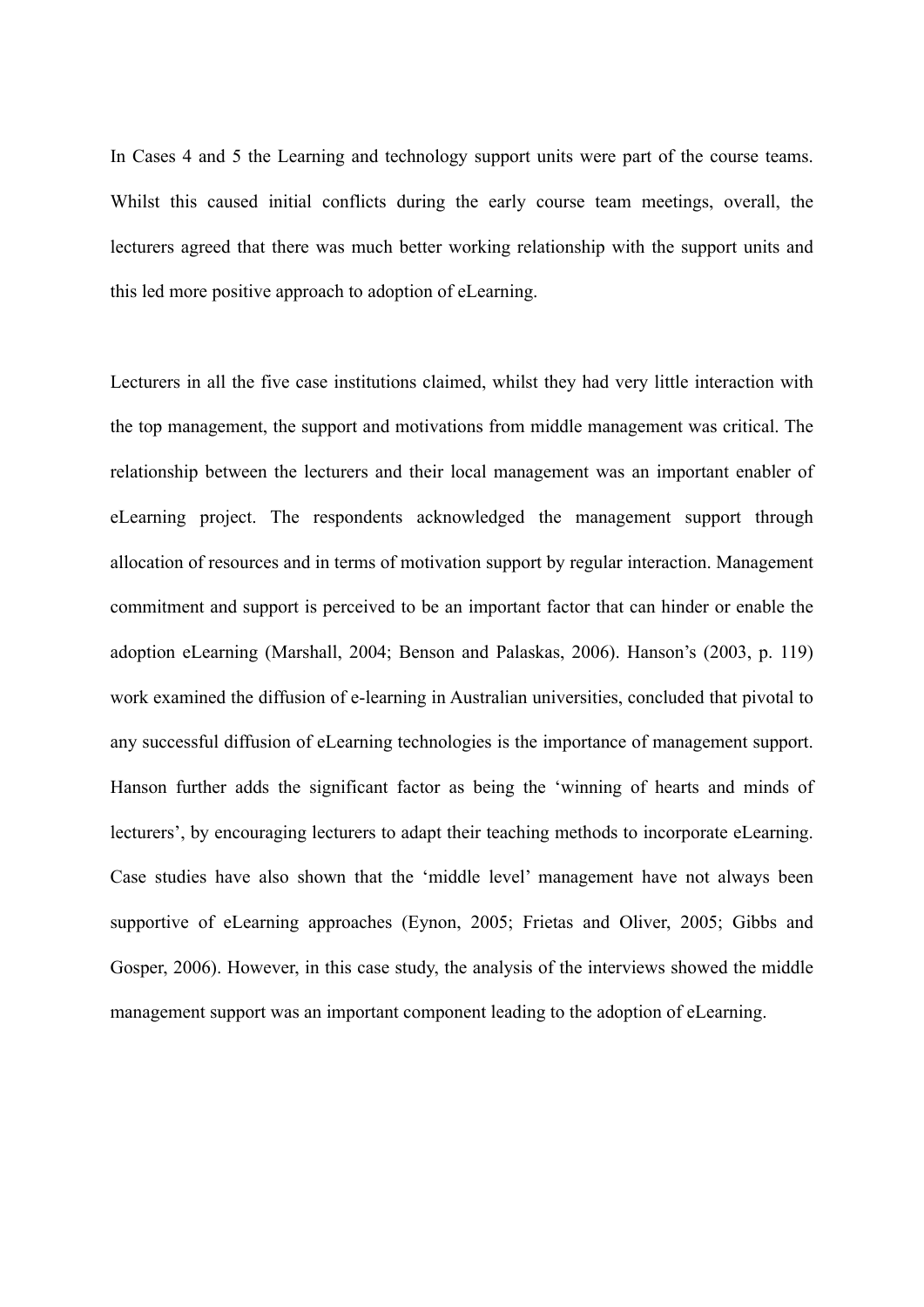#### *Legitimation and Sanctions*

In two of the institutions (Cases 1 and 2) top-down directives were issued requiring lecturers to conform to specific guidelines in developing eLearning courses. In case 1 there was a strong feeling against this approach and the lecturers petitioned the Vice Chancellor and had the 'checklist' approach with drawn. In Case 2, the lecturers managed to have some of the directives changed from mandatory to optional. The actual materiality of resources is not significant, but rather, to the capabilities or capacities of agents to command either allocative or authoritative resources (Giddens, 1984). The lecturers were dismissive and in some cases challenged the domination through the use of these authoritative and allocative resources (Case 1, 2, 3 and 4).

There was significant difference in how respondents justified their actions. Many of the academic teaching staff rationalised the specific approaches they had adopted by claiming they had understanding of the needs of their subject and students. At the higher management level rationale for their actions was based upon institutional and external drivers, such as falling student numbers on traditional courses, diverse international markets and need for quality enhancement. In Case 3 and 6 the diffusion approaches where legitimised by proclaiming they were underpinned by 'credible research'.

There were no direct sanctions for non-compliance to eLearning in any of the five case institutions. In two of the institutions (Case 1 and 2) academics were required to adhere to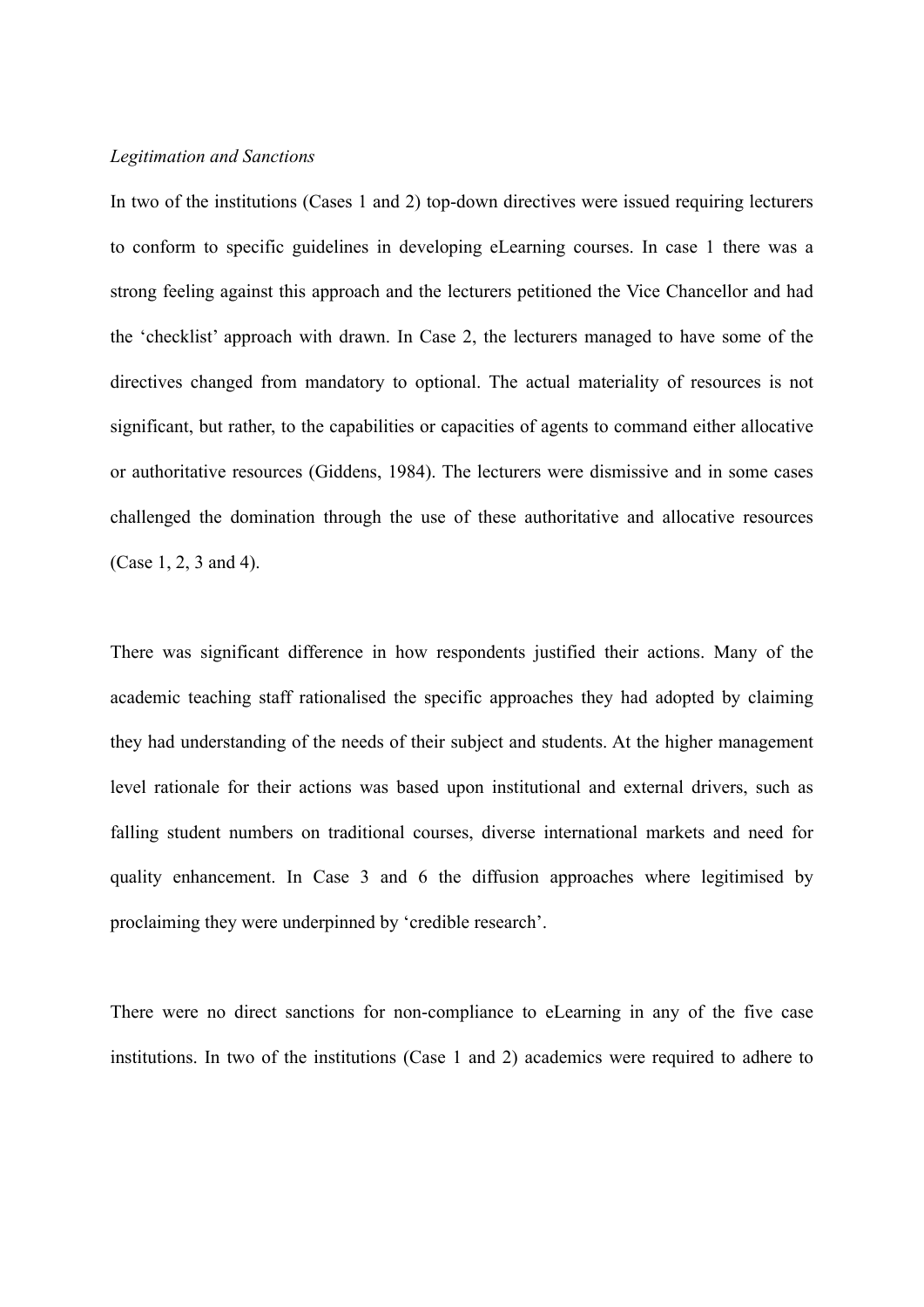top-down directives, however, in both cases, these approaches were unsuccessful. Academic staff ignored these requirements or managed to have these directives overturned.

*"I am responsible for what I am delivering and I don't feel that I need to be checks because I felt that the people who were monitoring what I was delivering had limited knowledge about my subject" (Case 1)*

*"My speculation is that academic staff largely are dismissive of central strategies they do not see them to be of much value to them they see them as more pieces of paper and so they do not see them as something that can support their activities" (Case 2)*

The upper management, through formal strategies and mechanisms of control, were unable to impose a full control on the use of eLearning. Individuals were able to resist the directives or requirements set out by the management. Sanctions, no matter how oppressive and comprehensive they may be, demand some kind of acquiescence from those subject to them (Giddens, 1984, p. 175). To acquiesce in a particular course of action might be thought to suggest conscious acceptance of that actual and even voluntary acceptance of broader relations in which it is enmeshed (p. 176).

#### **Concluding Comments**

Giddens's structuration theory provided a sensitising framework for understanding the dialectical nature of adoption of eLearning within five universities in the UK. The tensions between institutional structures, such as strategies, training, access to technology, technical support and time resources, and levels of adoption can captured by dialectic of control in Giddens's Theory of Structuration.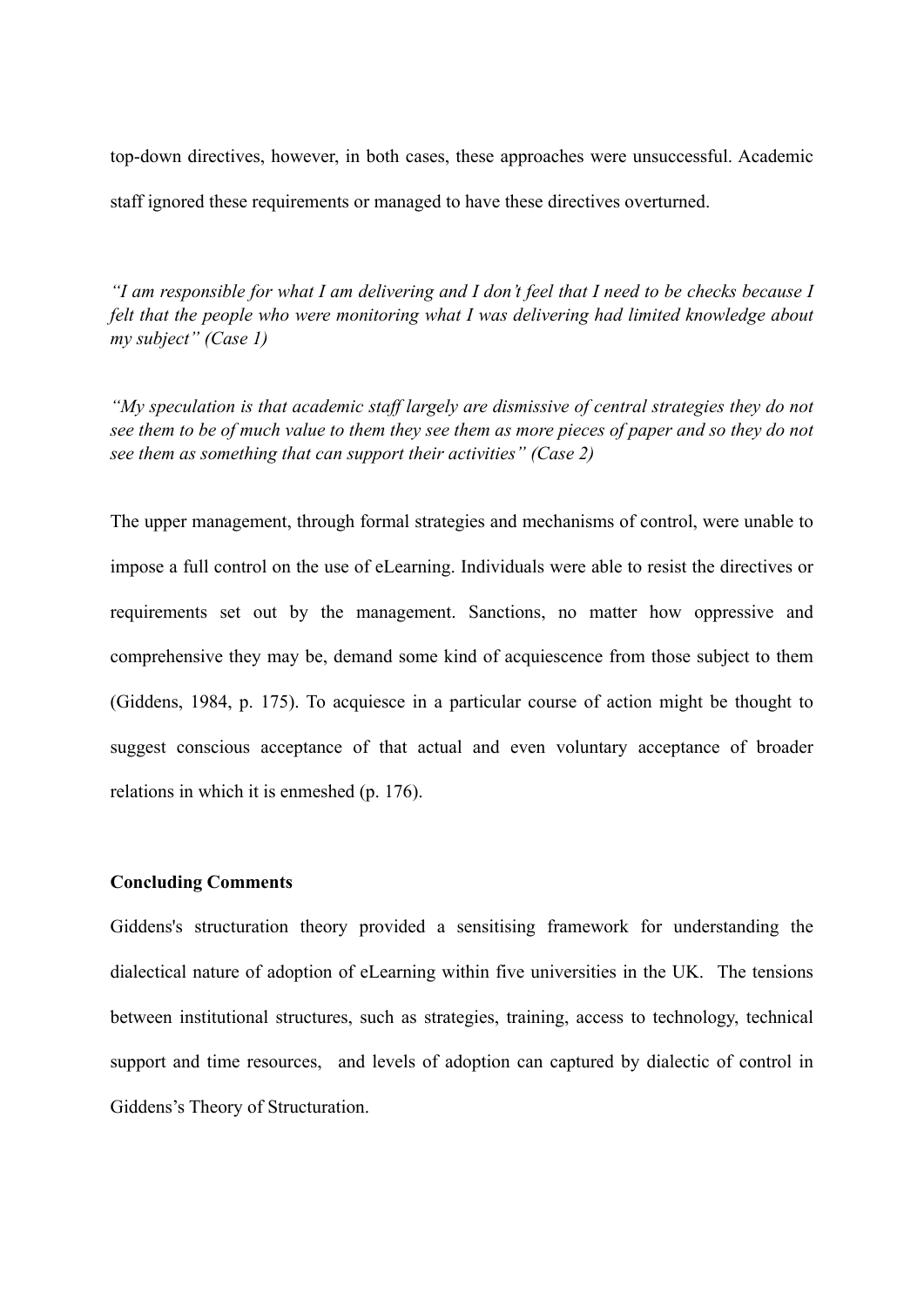The locus of control played a significant part in the adoption of eLearning. Lecturers need to perceive they are able influence the eLearning initiatives within the institutions. They need to be involved in strategic change that is likely to have an influence on their academic roles (Lisewski 2004; Jaffee, 2003; Pedersen & Liu, 2003). Failure to acknowledge this call by lecturers is likely to result in rejection or 'false' compliance to top down directives. Findings from eLearning studies have shown the individuals are more likely to adopt eLearning if they have control over their academic roles in teaching and learning (Nasser and Abouchedid, 2001; Eynon, 2005; Gibbs and Gosper 2006). Simply communicating strategies, policies or directives from the top through formal channels or via emails of intranet are unlikely to be influence lecturers. Senior management need to engage the staff who they rely on to implement their initiatives by appreciating that the drivers for eLearning are significantly different from the institutional pressures (Clegg et al, 2003; Silver, 2003; Salmon, 2005). Pragmatic and psychological drivers influence if and how lecturers adopt eLearning.

Allocative resources, such as training, IT support, time allowance, access to technology, help desks; all these material resources themselves have no structural relevance unless they are instantiated in situations through structural principles (Giddens, 1984;33) . Simply making these available using central institutional systems and hoping lecturers will access with them is highly unlikely. This conceptualization of structure is that it is a 'virtual order' of transformative relations that exists only in its instantiations in practices as memory traces. Thus, been in the case of the apparently material allocative resources which might have a 'real existence, but which 'become resources only when incorporated within the processes of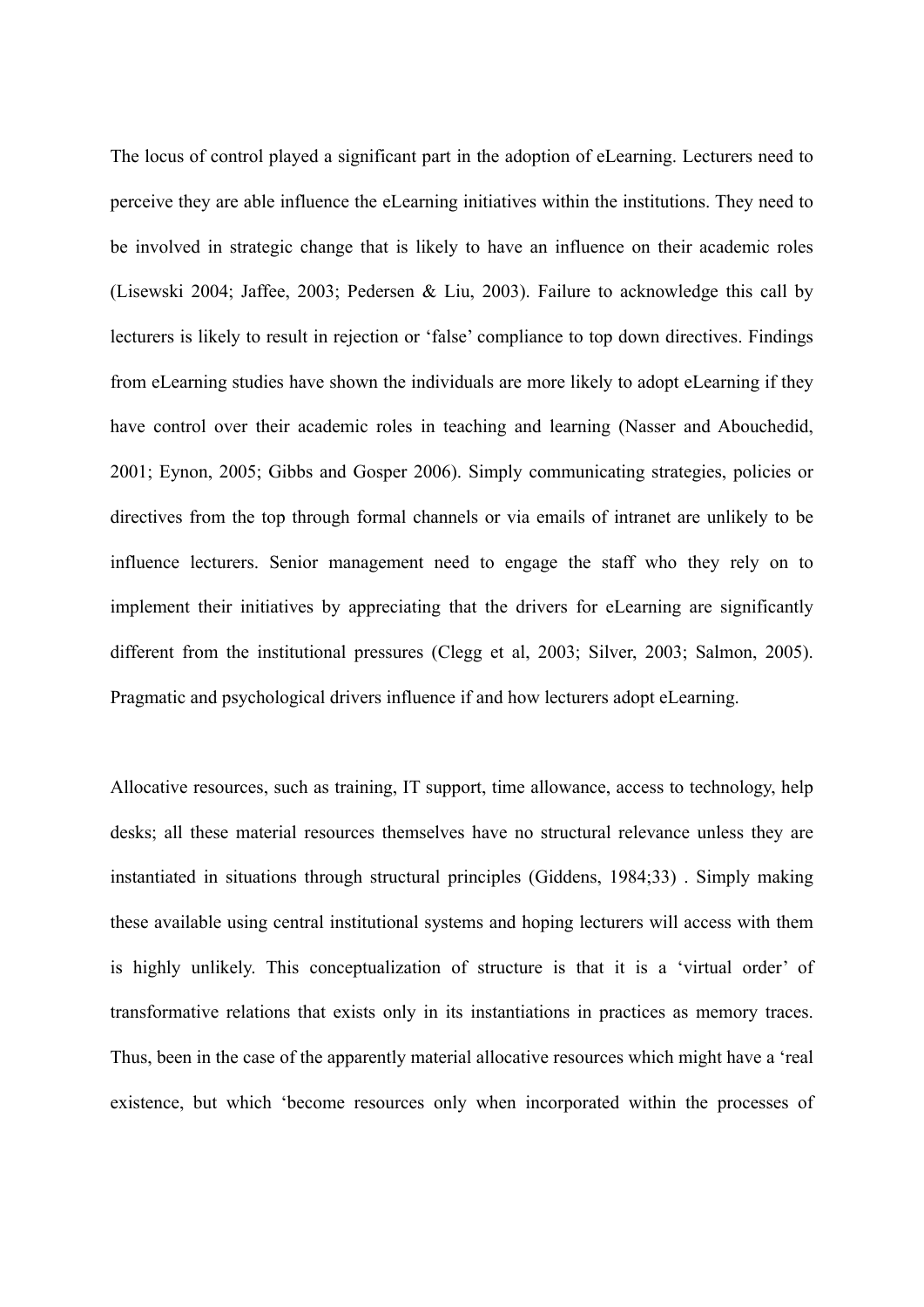structuration (Giddens, 1984, p.33). Indeed, in proposing structure in the minds of social actors and only given substance through their actions, Giddens adopts a specifically subjectivists position. To talk of corporate training plans, centralised IT support or user manuals inscribed in artifacts is therefore inconsistent with Giddens's views.

Structuration theory is concerned with the interplay of agents' actions and social structures in the production, reproduction, transformation and regulation of any social order (Giddens, 1984:17). The structuration of relations in time and space takes place along the dimensions of signification, domination and legitimation, which are inextricably intertwined, and agents draw on these dimensions as an integrated set. Lecturers use meanings of signification that are drawn from their pragmatic and psychological motivations. Whereas, top management interpretative schemes are driven by external factors such as widening participation, competitive factors and need to reduce financial costs. Contrary to extant literature (Wallace, 2002; Morgan and Turner 2002) decisions to adopt or reject eLearning were not influenced by communication from top management but from success of near peers and 'local management'. Thus the use of authoritative resources (non-material resources used in exercising power and domination) by senior management had insignificant influence on the decisions to adopt or reject eLearning by the lecturers. The centralised control of allocative resources, such as access to specialised technical support, training, administrative support and development and delivery time for eLearning courses (common in all five case institutions), had little influence on the lecturers. Only in its instantiations do these allocative resources have 'transformative capacity'.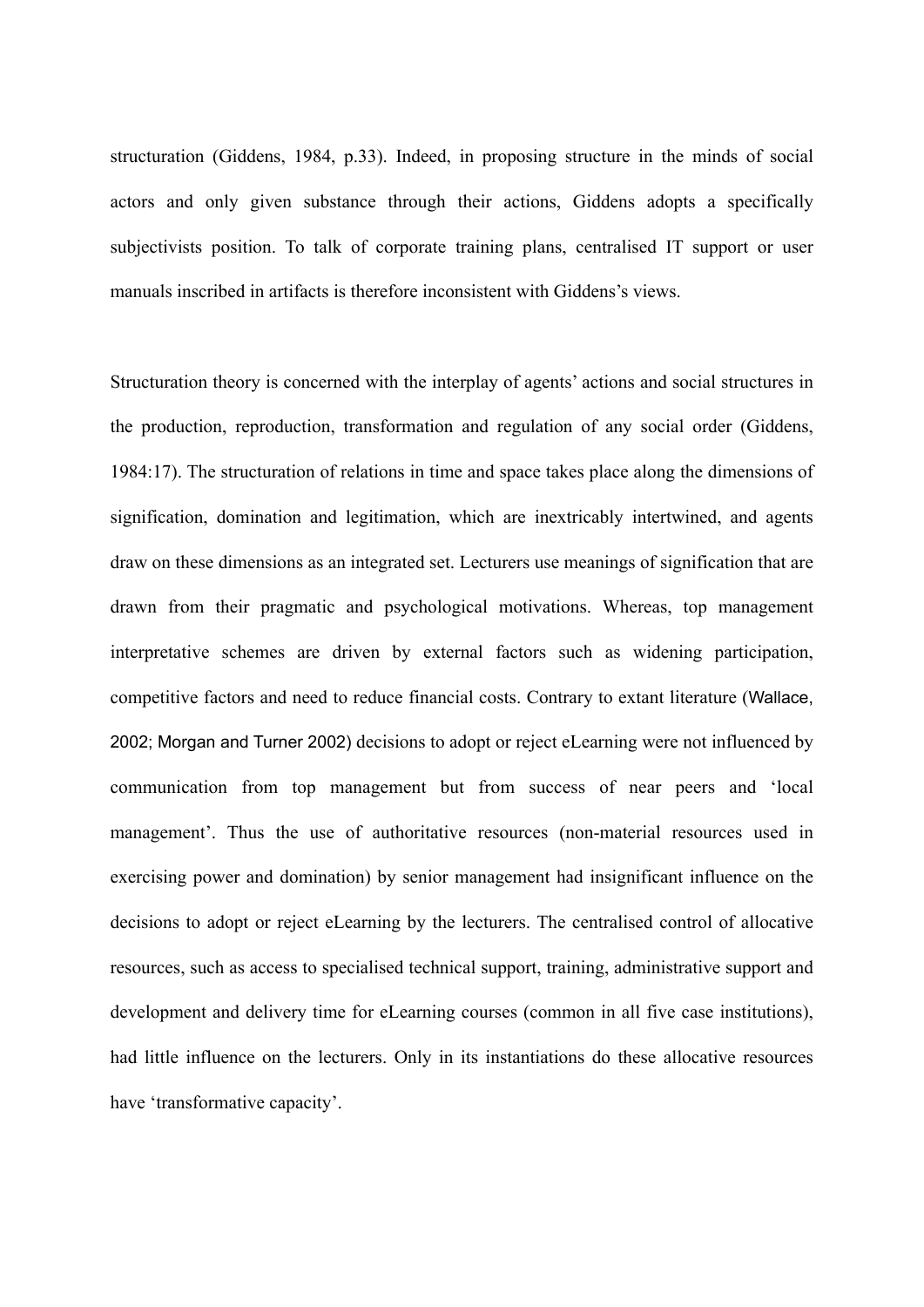The application of Giddens's Theory of Structuration, has demonstrated that the lecturers are essentially knowledgeable about their actions. For Giddens (1984), implicit in the duality of action in which power is a central element, is not only humans doing, but also the possibility of their not doing or doing otherwise. Giddens (1984) argues, in its narrow sense, power is relational and very rarely a unidirectional social process. In duality of action, he further argues, that subordinate agents always have some allocative and authoritative resources that they can drew on to influence the actions and activities of the super ordinates. The analysis of the interview showed that despite the control of allocative and authoritative resources they are unable to control fully the actions of lecturers to adopt eLearning. The lecturers are able to do otherwise, for example, utlising other resources or even refuse to conform to the institutional requirements. At the discursive level, they are able to provide explanations of their actions. They are engaged in reflexive monitoring of their own and other conduct, rather than as 'structural dopes' and not passive recipients of the impact of structures. The lecturers maintained the capacity to 'do otherwise' and make a difference in an ongoing course of practices. The lecturers had the ability to intervene or refrain from action thus having influence on adoption processes. Acting at the discursive level of consciousness, lecturers are not powerless; rather, they have several options open to them to bring about a difference to the ongoing course of events.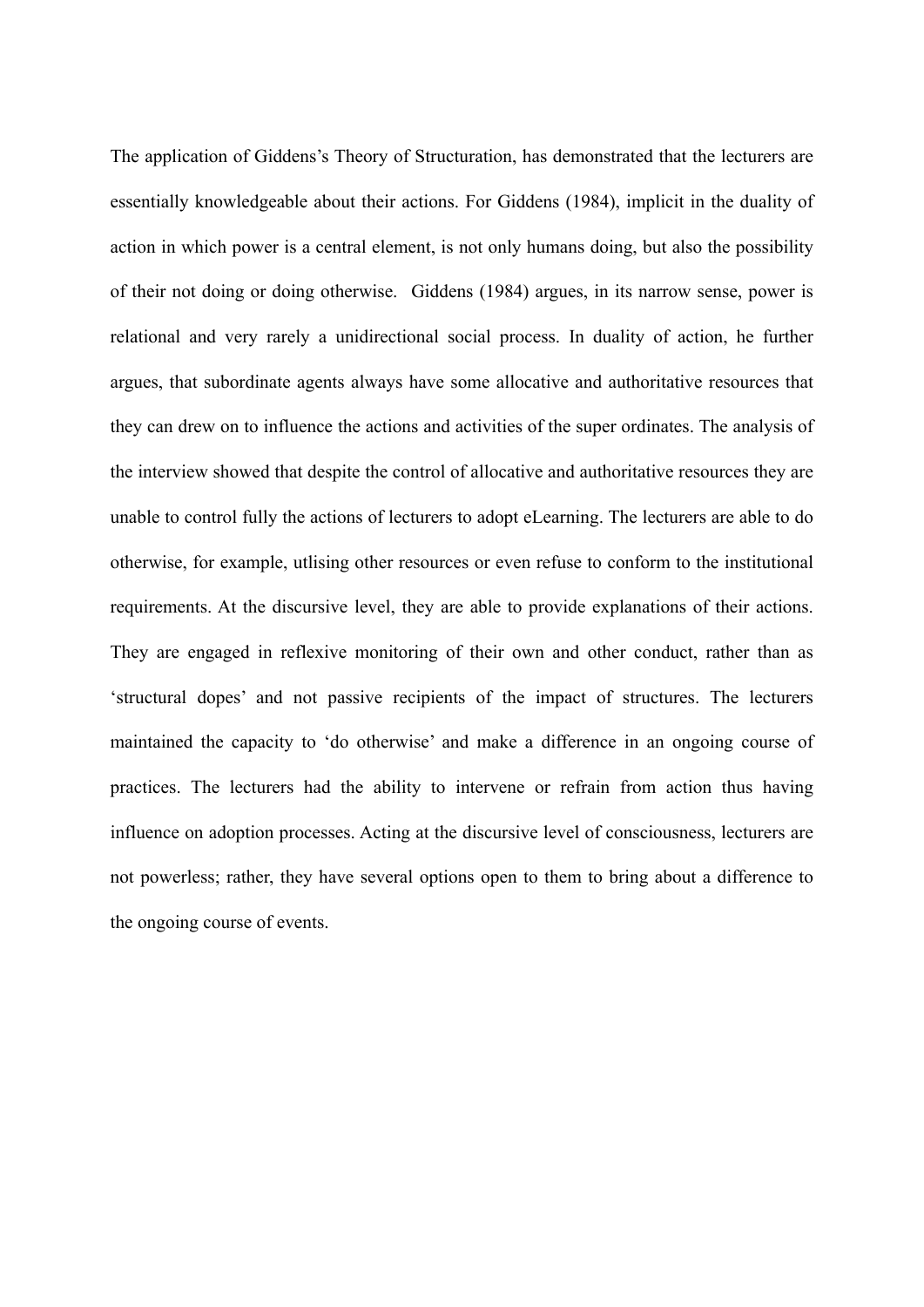### **References**

Benson, R. and Palaskas, T. (2006). Introducing a New Learning Management System: An Institutional Case Study. Australasian Journal of Education Technology, Vol. 22(4), 548-567

Bell, M. Martin, G. and Clarke, T. (2004). Engaging in the future of e-learning: a scenariosbased approach. Education + Training, Vol. 46(6), 296–307.

Birch, D. and Burnett, B.(2009). Bringing academics on board: Encouraging institution-wide diffusion of e-learning environments Australasian Journal of Educational Technology, Vol. 25 (1), 117-134

Brooks, L., Atkinson, C., and Wainwright, D. (2008). Adapting structuration theory to understand the role of reflexivity: problematization, clinical audit and information systems, International Journal of Information Management. 28(6), Vol. 453-460.

Clegg, S., Hudson, A. and Steel, J. (2003). The Emperor's New Clothes: globalization and elearning in higher education. British Journal of Sociology of Education, Vol. 24(1), 39-53.

Collis, B., Boer, W. de, and Van der Veen, J. (2002). Building on learner contributions: A Web-supported pedagogic strategy. Educational Media International, Vol. 38(4), 229-240.

Eynon, R. (2005). The use of the Internet in Higher Education: academics experiences of using ICTs for teaching and learning. Aslib Proceedings, Vol. 57(2), 168-180.

de Freitas, S. and Oliver, M. (2005). Does E-learning Policy Drive Change in Higher Education? A case study relating models of organisational change to e-learning implementation. Journal of Higher Education Policy and Management, Vol. 27(1), 81-96.

Garrison, D. and Anderson, T. (2003) E-Learning in the 21st Century: a framework for research and practice. London: RoutledgeFalmer.

Gibbs, D. and Gosper, M. (2006). The upside-down-world of e-learning. Journal of Learning Design, Vol. 1(2), 46-54.

Giddens, A. (1984). The constitution of society: Outline of the Theory of Structuration Berkeley: University of California Press.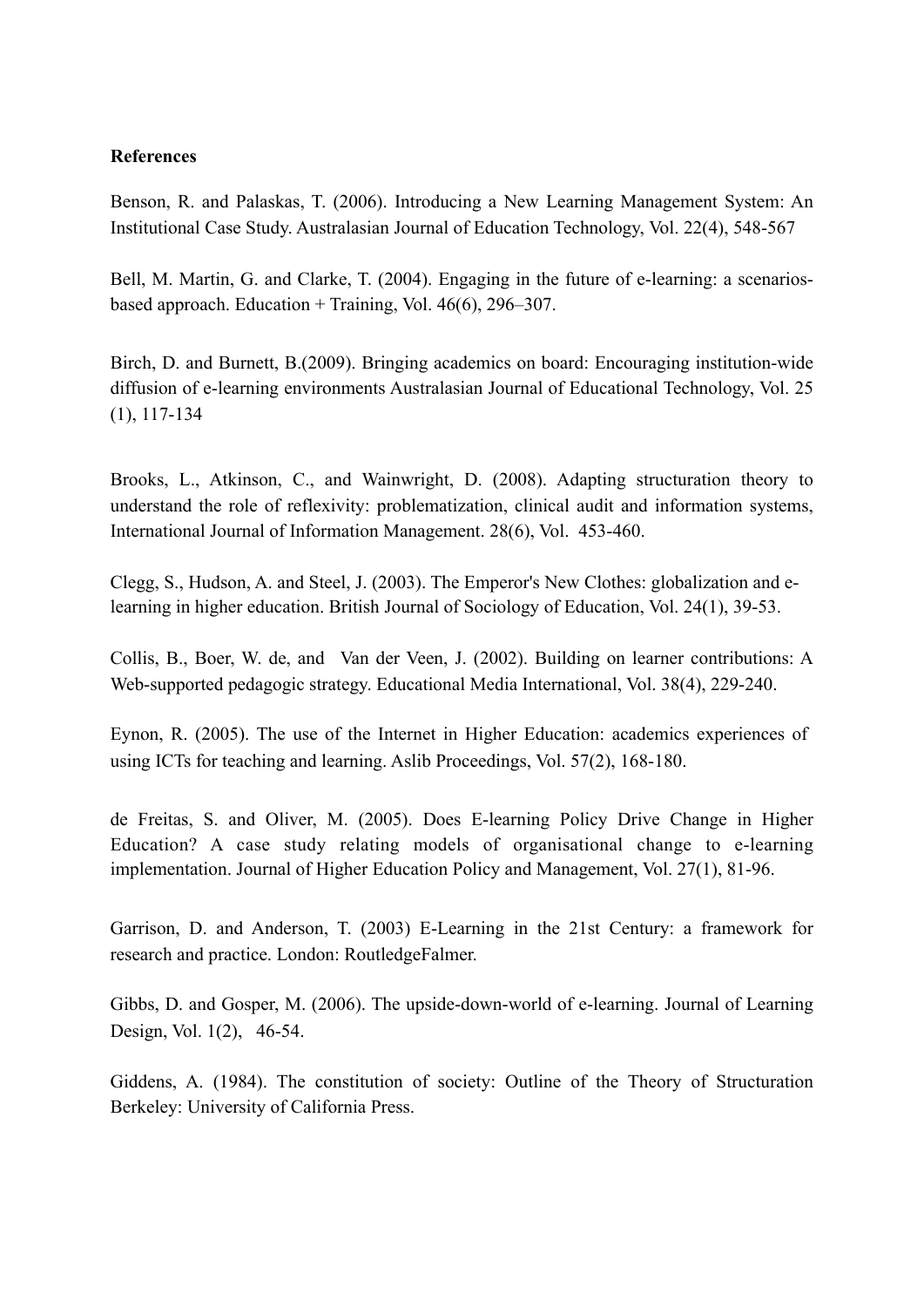Hanson, J. (2003). Perspectives on the strategic implementation of e-learning in Australian Universities, in: P. Boezerooy (ed.), Keeping up with your neighbours: ICT developments in Australian Higher Education, 119–126.

Bernard, L. (2004). Implementing a learning technology strategy: top–down strategy meets bottom–up culture. ALT-J, Research in Learning Technology, Vol. 12(2), 1741–1629.

Marshall, S. (2004). Leading and managing the development of e-learning environments: An issue of comfort or discomfort? Institute of Higher Education Research and Development 2004 proceedings ASCILITE.

McLean, J. (2005). Addressing faculty concerns about distance learning. Online Journal of Distance Learning Administration, 8(4).

Moore, G. and Benbasat, I. (1991). Development of an instrument to measure the perceptions of adopting an information technology innovation' Information Systems Research, Vol. 2(3), 173-191.

Oliver, M. and Dempster, J. (2003). Embedding e-learning practices, in: R. Blackwell & P. Backmore (Eds). Towards strategic staff development in higher education. Buckingham: Open University Press.

Parker, J. (2000). Structuration, Buckingham: Open University Press.

Rogers, E. (2003). Diffusion of Innovations (5th Ed.). New York: Free Press.

Rose, J. 1998. Evaluating the Contribution of Structuration Theory to the Information Systems Discipline. Proceedings of the 6th European Conference on Information Systems, Granda, Spain. .

Salmon, G. (2005). Flying not flapping: a strategic framework for e-learning and pedagogical innovation in higher education institutions ALT-J, Research in Learning Technology, Vol. 13 (3), 201–218.

Saunders, M. (1998). Organizational culture: electronic support for occupational learning, Journal of Computer Assisted Learning, 14(3), 170–182.